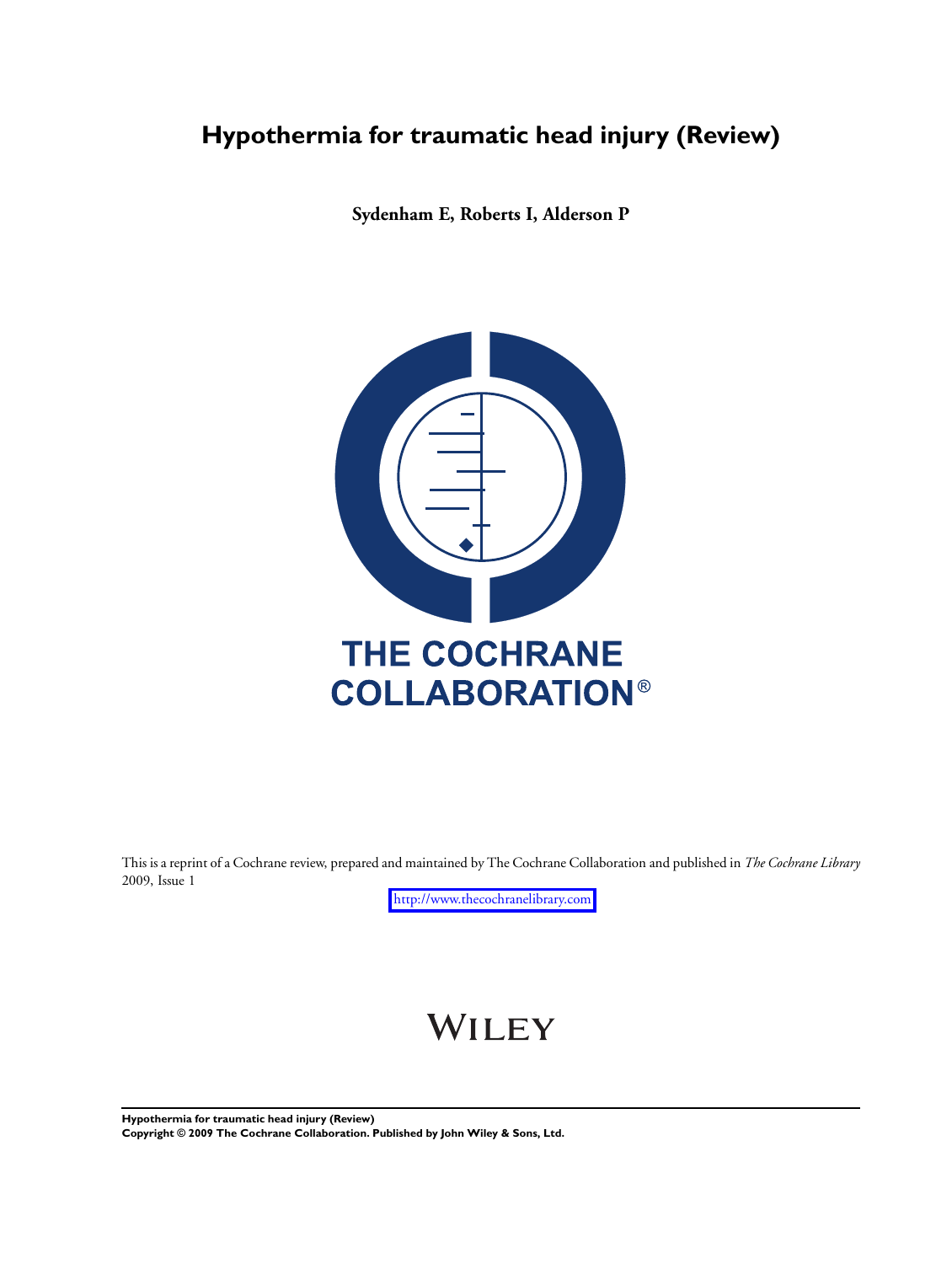## **TABLE OF CONTENTS**

| $\overline{2}$ |
|----------------|
| $\overline{3}$ |
| $\overline{3}$ |
| $\overline{4}$ |
| -6             |
| - 6            |
| - 6            |
| 7              |
| 10             |

**Hypothermia for traumatic head injury (Review) i Copyright © 2009 The Cochrane Collaboration. Published by John Wiley & Sons, Ltd.**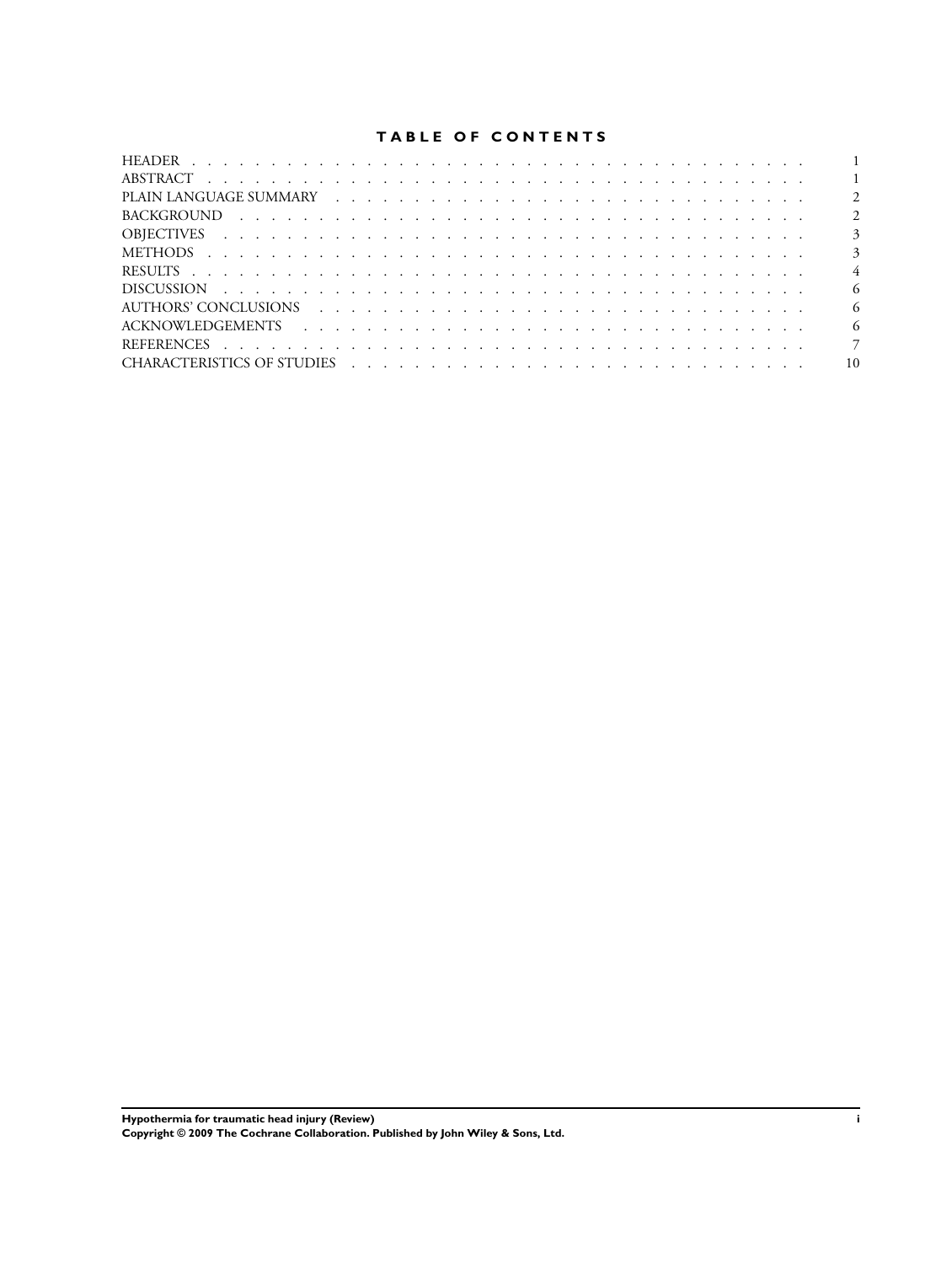## **[Intervention Review] Hypothermia for traumatic head injury**

## Emma Sydenham $^{\rm l}$ , Ian Roberts $^{\rm l}$ , Phil Alderson $^{\rm 2}$

<sup>1</sup>Cochrane Injuries Group, London School of Hygiene & Tropical Medicine, London, UK.<sup>2</sup>National Institute for Health and Clinical Excellence, Manchester, UK

Contact address: Emma Sydenham, Cochrane Injuries Group, London School of Hygiene & Tropical Medicine, Room 280, Keppel Street, London, WC1E 7HT, UK. [emma.sydenham@lshtm.ac.uk.](mailto:emma.sydenham@lshtm.ac.uk)

**Editorial group:** Cochrane Injuries Group.

**Publication status and date:** Edited, conclusions changed, published in Issue 1, 2009. **Review content assessed as up-to-date:** 22 May 2008.

**Citation:** Sydenham E, Roberts I, Alderson P. Hypothermia for traumatic head injury. *Cochrane Database of Systematic Reviews* 2009, Issue 1. Art. No.: CD001048. DOI: 10.1002/14651858.CD001048.pub3.

Copyright © 2009 The Cochrane Collaboration. Published by John Wiley & Sons, Ltd.

## **A B S T R A C T**

#### **Background**

Hypothermia has been used in the treatment of head injury for many years. Encouraging results from small trials and laboratory studies led to renewed interest in the area and some larger trials.

#### **Objectives**

To estimate the effect of mild hypothermia for traumatic head injury on mortality and long-term functional outcome complications.

#### **Search strategy**

We searched the Injuries Group Specialised Register, Current Controlled Trials *Meta*Register of trials, Zetoc, Web of Knowledge; Science Citation Index [expanded], CENTRAL, MEDLINE and EMBASE. We handsearched conference proceedings and checked reference lists of relevant articles. The search was updated on 23 May 2008.

#### **Selection criteria**

Randomised controlled trials of hypothermia to a maximum of 35ºC for at least 12 hours versus control in patients with any closed traumatic head injury requiring hospitalisation. Two authors independently assessed all trials.

#### **Data collection and analysis**

Data on death, Glasgow Outcome Scale and pneumonia were sought and extracted, either from published material or by contacting the investigators. Odds ratios (ORs) and 95% confidence intervals (CIs) were calculated for each trial on an intention-to-treat basis.

#### **Main results**

We found 22 trials with a total of 1409 randomised patients. Twenty trials involving 1382 patients reported deaths. There were fewer deaths in patients treated with hypothermia than in the control group (OR 0.76, 95% CI 0.60 to 0.97). Eight trials with good allocation concealment showed a non-significant reduction in the likelihood of death for patients treated with hypothermia (OR 0.96, 95% CI 0.68 to 1.35). Twenty trials involving 1382 patients reported data on unfavourable outcomes (death, vegetative state or severe disability). Patients treated with hypothermia were less likely to have an unfavourable outcome than those in the control group (OR 0.69, 95% CI 0.55 to 0.86). Eight trials with good allocation concealment showed a non-significant reduction in the likelihood of unfavourable outcome for patients treated with hypothermia (OR 0.79, 95% CI 0.57 to 1.08). Hypothermia treatment was associated with an increase in odds of pneumonia but this increase was not statistically significant for trials with good allocation concealment (3 trials, 69 patients, OR 1.06, 95% CI 0.38 to 2.97).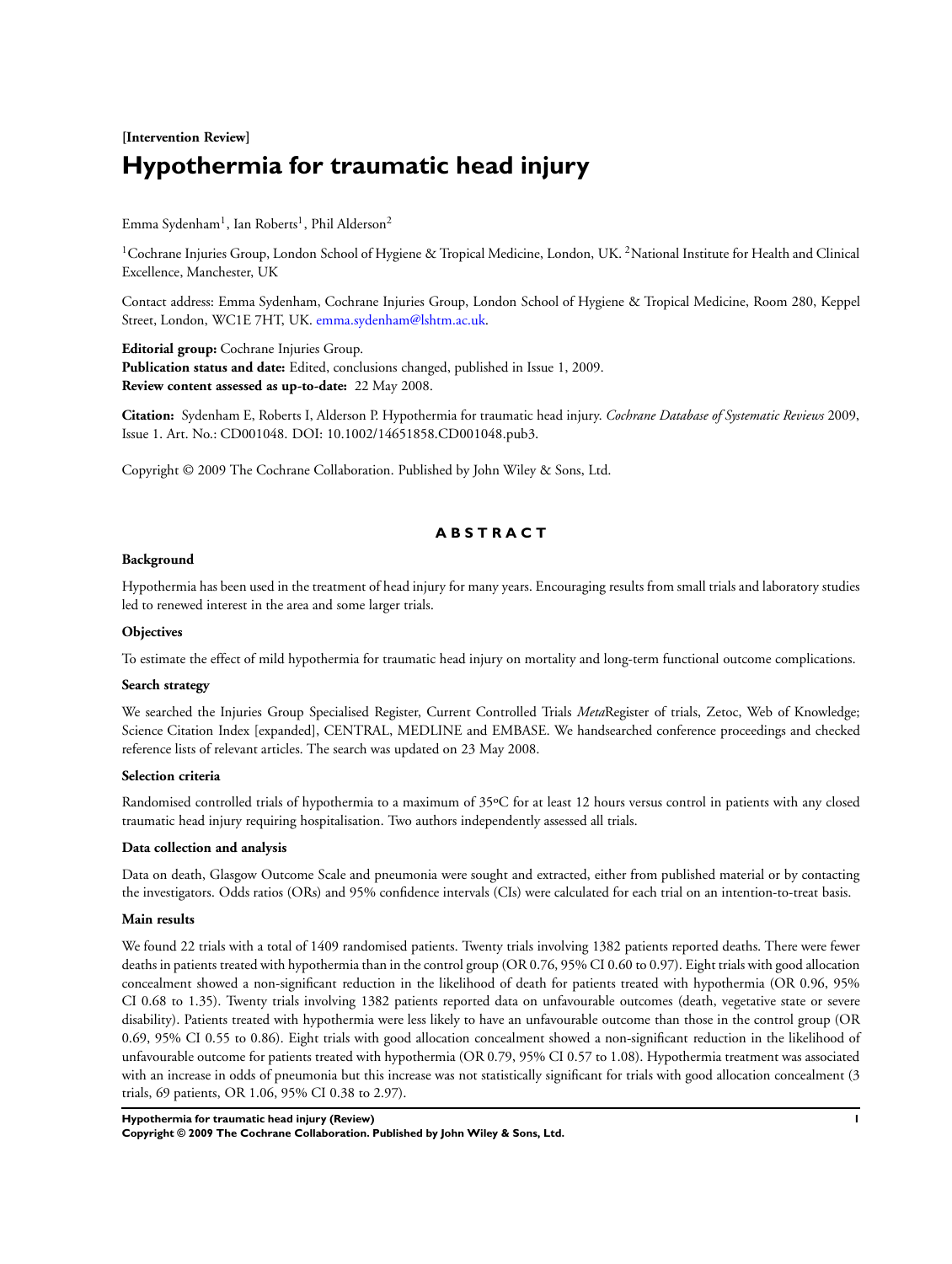#### **Authors' conclusions**

Hypothermia may be effective in reducing death and unfavourable outcomes for traumatic head injured patients, but significant benefit was only found in low quality trials. Low quality trials have a tendency to overestimate the treatment effect. The high quality trials found some statistically non-significant benefit of hypothermia which could be due to the play of chance. Hypothermia may increase the risk of pneumonia. Due to uncertainties in its effects, hypothermia should only be given to patients taking part in a randomised controlled trial with good allocation concealment.

#### **P L A I N L A N G U A G E S U M M A R Y**

#### **Hypothermia (body temperature cooling) for traumatic head injury**

Twenty-two randomised controlled trials involving 1409 patients with traumatic head injury were included in this review. In each trial, the patients were randomly divided into two groups: one group remained at normal body temperature, and the other group was cooled to a maximum of 35 degrees Celsius for at least 12 hours. Cooling could be of the whole body (e.g. with a blanket with circulating cold water), or just the head (e.g. with a helmet with circulating cold water). Information on death, disability, and pneumonia was evaluated for each trial.

The review authors found that fewer people died or became severely disabled if they were treated with hypothermia, but this finding may be due to the play of chance. It was also found that patients given hypothermia were more likely to develop pneumonia, and some patients died from pneumonia, but the increased risk of pneumonia could also be due to the play of chance.

Some of the trials included in the review were of low methodological quality. Low quality trials have a tendency to overestimate the effect of a treatment. In this review, the lower quality trials showed hypothermia treatment to be effective in reducing death and disability among head injured patients. However, the good quality trials showed less benefit for hypothermia treatment and a lower chance of pneumonia.

The review authors conclude that hypothermia might reduce death and disability in traumatic head injured patients, but it may also increase the risk of pneumonia. These effects may be due to the play of chance. Due to uncertainties in its effects, hypothermia should only be given to patients taking part in good quality randomised controlled trials.

## **B A C K G R O U N D**

Traumatic head injury is a major cause of death and disability amongst a predominantly young population, with an estimated ten million people experiencing severe head injury worldwide every year [\(Alexander 1992\)](#page-8-0). There is, however, a significant lack of evidence about effective therapies in the acute care of these patients. A long-term effort to review the literature and produce management guidelines by the American Association of Neurological Surgeons ([Bullock 1996;](#page-8-0) [Kirkpatrick 1997](#page-8-0)) could only make four definitive statements about treatment effectiveness that were supported by strong evidence from randomised studies.

Mild to moderate hypothermia has been used in the treatment of head injury for over 50 years [\(Fay 1945\)](#page-8-0). Although there were several promising experimental studies [\(Laskowski 1960;](#page-8-0) [Clasen](#page-8-0) [1968](#page-8-0)) and case series ([Sedzimir 1959;](#page-8-0) [Shapiro 1974](#page-8-0)), no controlled clinical studies were performed and the therapy fell from

favour. In the last decade, however, several investigators have reported encouraging results of Phase II and III randomised clinical trials [\(Clifton 1995;](#page-8-0) [Marion 1997;](#page-8-0) [Shiozaki 1993](#page-8-0)), corroborated by consistent findings of high levels of cerebral protection associated with systemic cooling in well validated laboratory models of global ischaemia ([Busto 1987\)](#page-8-0). The early trials were small, singlecentre investigations, which were sufficiently promising to lead on to larger, multi-centre trials.

Whilst the mechanism of action of such temperature control therapy was originally thought to be primarily a reduction in cerebral metabolic rate [\(Bering 1961](#page-8-0)), there is now evidence that mild hypothermia might also influence the excessive post-traumatic release of excitatory neurotransmitters [\(Busto 1989](#page-8-0)), and attenuate the opening of the blood-brain barrier ([Smith 1996\)](#page-8-0). The main risks associated with induced systemic hypothermia are an increased risk of sepsis and pneumonia, coagulation abnormalities, and pos-

**Hypothermia for traumatic head injury (Review) 2**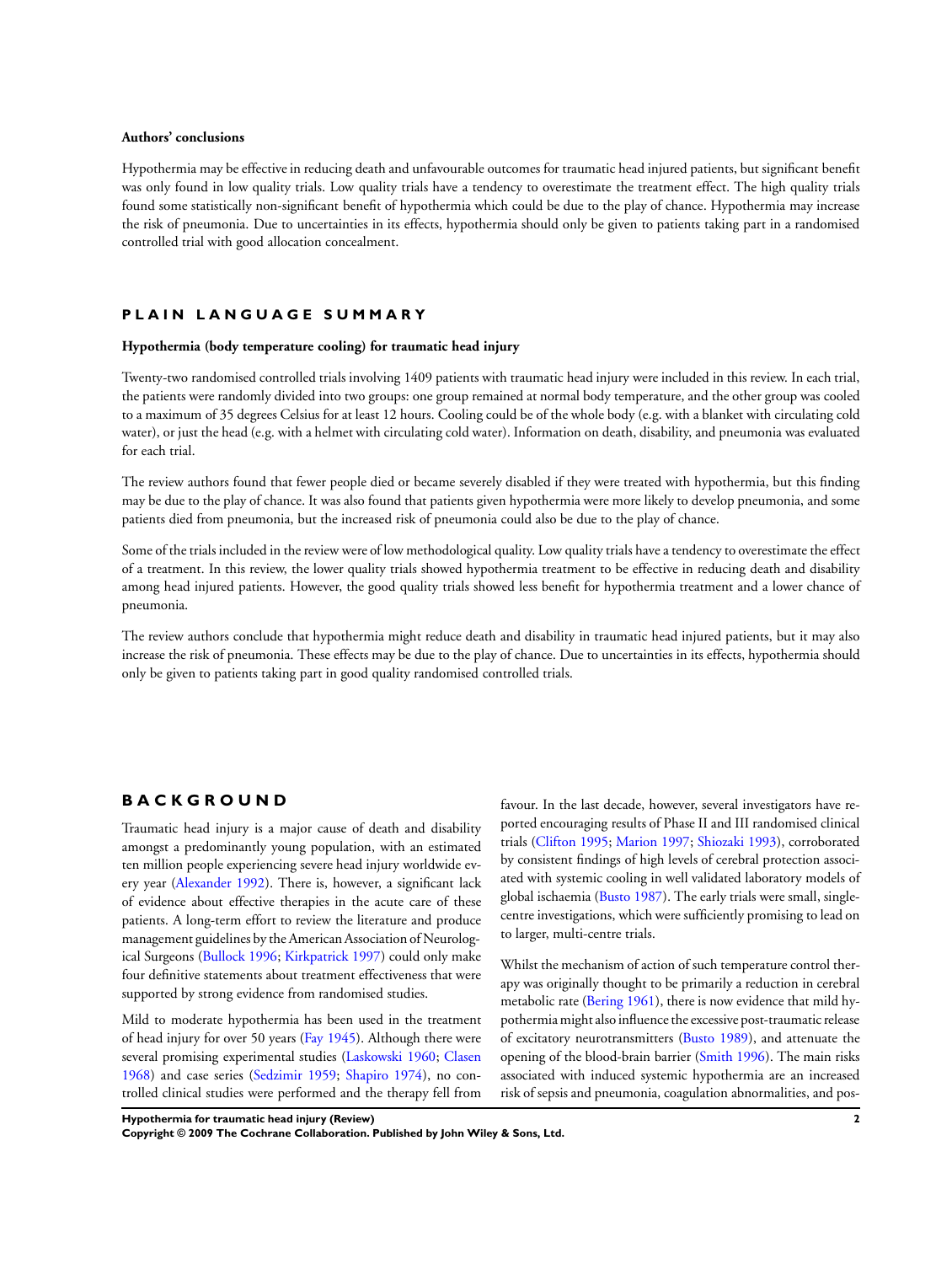sible myocardial ischaemia and atrial fibrillation [\(Schubert 1995](#page-8-0)).

## **O B J E C T I V E S**

To determine whether the use of mild hypothermia in the treatment of traumatic head injury:

• reduces the risk of death (either during the treatment period or at the end of follow-up);

• reduces the proportion of patients who at final follow-up are either dead, in a vegetative state, or severely disabled;

• increases the risk of pneumonia.

## **M E T H O D S**

#### **Criteria for considering studies for this review**

#### **Types of studies**

A search was conducted for all randomised controlled trials of mild hypothermia versus control.

#### **Types of participants**

Patients with any closed traumatic head injury requiring hospitalisation.

#### **Types of interventions**

Therapeutic cooling, either locally or systemically, by means of a fluid-filled cooling blanket, a 'bear-hugger' air-cooling device, ice water lavage, any combination of the above, or other methods, to a target temperature of at most 35ºC for a period of at least 12 consecutive hours. Cooling could begin immediately upon admission to the intensive therapy unit or be deferred until ICP becomes uncontrollable by conventional management.

#### **Types of outcome measures**

#### **Primary outcomes**

- All-cause mortality at the end of the follow-up period.
- Unfavourable outcome at the end of the follow-up period.

Unfavourable outcome was defined as a Glasgow Outcome Scale score of 'severe disability', 'persistent vegetative state', or 'death'; or an equivalent measure if a Glasgow Outcome Score was not presented.

#### **Secondary outcomes**

• The frequency of pneumonia.

## **Search methods for identification of studies**

None of the searches were restricted by language, date or publication status.

#### **Electronic searches**

For the initial version of the review we searched The Cochrane Injuries Group's Specialised Register in May 1998 for any relevant randomised trials relating to temperature control using the search terms: hypotherm\* OR normotherm\* OR cool\* OR cold\* OR temperature.

The search strategy for the register is primarily an electronic search of both MEDLINE and CENTRAL, supplemented by various hand-searching activities listed in the Group details. This was supplemented by a comprehensive EMBASE search, also performed in May 1998, to identify all potential RCTs involving human head injury and temperature control from 1980 onwards. Titles and abstracts from this search were reviewed by David Signorini for possibly relevant trial reports, and the appropriate articles retrieved. The original search strategies can be obtained by contacting the Trials Search Co-ordinator of the Cochrane Injuries Group.

Searches have since been carried out in October 2003, November 2005 and May 2008. The latest search strategies are listed in full in Appendix 1.

#### **Searching other resources**

The searches were supplemented by further handsearching of conference proceedings and abstracts as follows:

• International Conference on Recent Advances in Neurotraumatology, Italy 1996

- 2nd International Neurotrauma Symposium, Glasgow 1993
- 3rd International Neurotrauma Symposium, Toronto 1995
	- 4th International Neurotrauma Symposium, Seoul 1997

• 27th Meeting of the Society for Critical Care Medicine, USA 1998

• 10th International Symposium on Intracranial Pressure, USA 1997

In addition, reference lists of all relevant trials and review articles were checked, and leading investigators in the field were contacted for information about any other published or unpublished trials which may have been overlooked.

#### **Data collection and analysis**

**Hypothermia for traumatic head injury (Review) 3**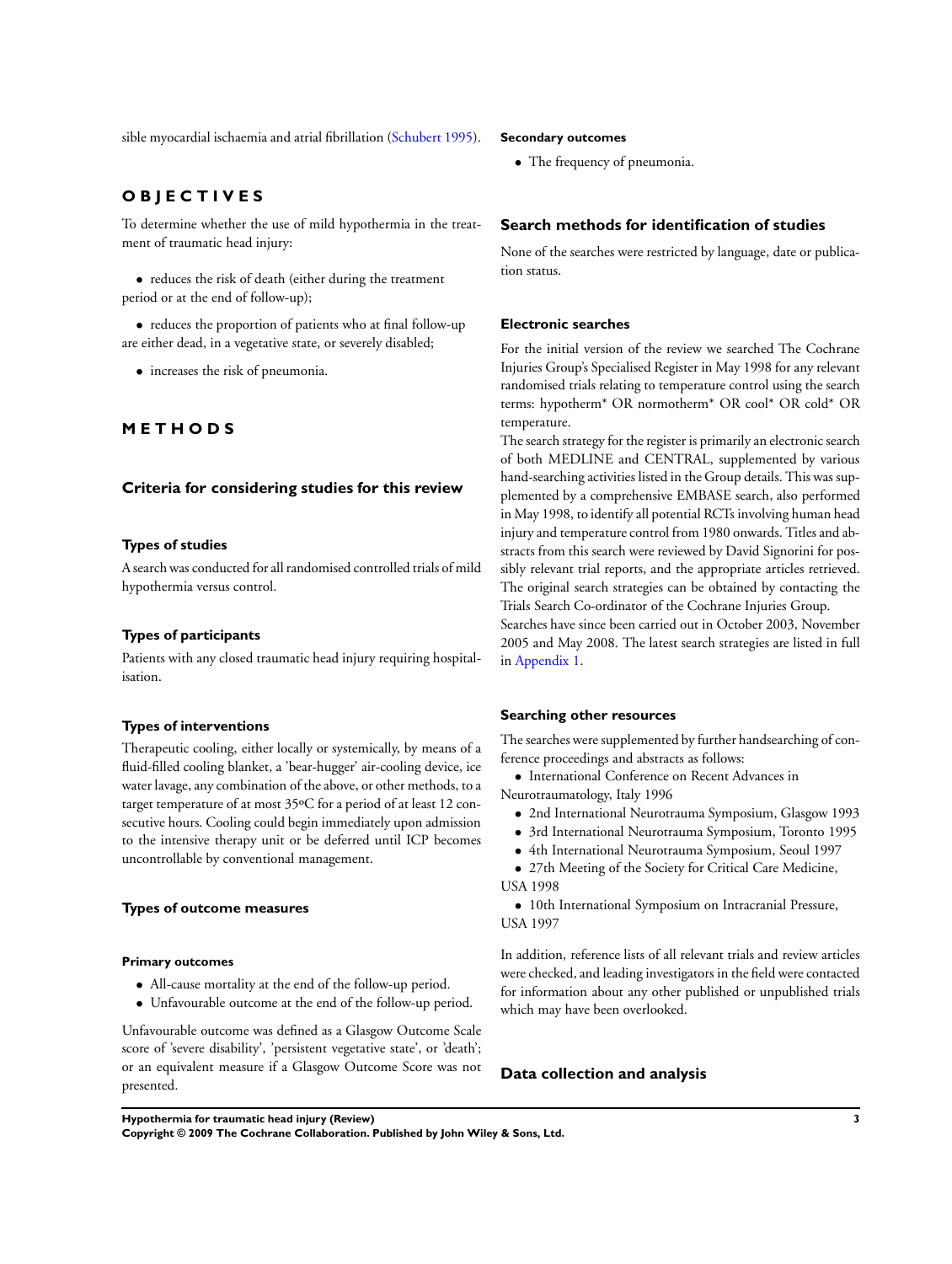#### **Selection of studies**

The results of the search were screened by ES and IR. The full text of relevant records were obtained. Both authors independently compared the trial design with the inclusion criteria for this review. Disagreements were resolved by discussion.

#### **Data extraction and management**

The following information was extracted from each trial: method of allocation concealment, blinding of outcome assessment, number of randomised patients, death or severe disability at various times during follow up, treatment duration, duration of follow up, loss to follow up, and number of patients with pneumonia during the treatment period. This information was extracted and entered into [Review Manager \(RevMan\)](#page-8-0) by ES; IR checked for accuracy. Trial report authors were contacted for additional information or clarification.

#### **Assessment of risk of bias in included studies**

Quality of allocation concealment was assessed by the review authors on the following scale ([Higgins 2008](#page-8-0)):

• Yes: low risk of bias (e.g. sequentially numbered, sealed, opaque envelopes)

• No: high risk of bias (e.g. day of the week)

• Unclear: unclear or unknown risk of bias (method not stated).

#### **Data synthesis**

Mantel-Haenzel odds ratios (ORs) and 95% confidence intervals (CIs) were calculated for death, pneumonia, and unfavourable outcomes for each trial on an intention-to-treat basis. The odds ratio was chosen because of the large variation in baseline event rates between the trials (mortality in the control groups ranges from 0% to 82%), implying that the relative risk would not be a good summary measure. Also, the Mantel-Haenzel approach was used because of the inaccuracy of Peto's approximation when the estimated treatment effect is large, as it was in several of the trials considered. Heterogeneity of treatment effect between trials was assessed using a standard chi-square test,  $I^2$ , and if appropriate, a weighted estimate of the typical treatment effect across all studies was calculated.

#### **Subgroup analysis and investigation of heterogeneity**

Subgroup analyses were performed to determine whether the treatment effect varies with: a) trial quality (quality of allocation concealment), b) duration of hypothermia, and c) length of followup.

#### **Hypothermia for traumatic head injury (Review) 4**

**Copyright © 2009 The Cochrane Collaboration. Published by John Wiley & Sons, Ltd.**

## **R E S U L T S**

#### **Description of studies**

See: [Characteristics of included studies](#page-12-0); [Characteristics of](#page-23-0) [excluded studies](#page-23-0); [Characteristics of studies awaiting assessment;](#page-24-0) [Characteristics of ongoing studies.](#page-27-0)

#### **Results of the search**

A total of 22 randomised controlled trials were identified that met the inclusion criteria.

#### **Included studies**

The 22 included randomised controlled trials involved 1409 randomised patients. All trials except two [\(Ishikura 1998](#page-8-0), [Meissner](#page-8-0) [2003a\)](#page-8-0) reported the number of deaths in the intervention and control groups at final follow-up. Fourteen trials reported GOS scores specifically at three, six or 12 months post-injury. The occurrence of pneumonia was reported in ten trials.

#### **Risk of bias in included studies**

#### **Allocation**

Adequate allocation concealment is an important dimension of trial quality.

Eight trials had a reasonable standard of allocation concealment [\(Adelson 2005 HYPO1](#page-8-0); [Adelson 2005 HYPO2](#page-8-0); [Clifton 1992;](#page-8-0) [Clifton 1993](#page-8-0); [Clifton 2001](#page-8-0); [Marion 1997](#page-8-0); [Meissner 1998](#page-8-0); [Qiu](#page-8-0) [2007](#page-8-0)). Twelve trials had unclear allocation concealment (e.g. 'by lot') [\(Aibiki 2000;](#page-8-0) [Biswas 2002](#page-8-0); [Hashiguchi 2003;](#page-8-0) [Hirayama](#page-8-0) [1994](#page-8-0); [Jiang 2000](#page-8-0); [Meissner 2003b;](#page-8-0) [Shiozaki 1993](#page-8-0); [Shiozaki 1999;](#page-8-0) [Shiozaki 2001](#page-8-0); [Smrcka 2005;](#page-8-0) [Yan 2001](#page-8-0); [Zhang 2000\)](#page-8-0). Two trials did not present mortality or GOS data in the treatment and control groups [\(Ishikura 1998;](#page-8-0) [Meissner 2003a](#page-8-0)) and had unclear allocation concealment.

#### **Effects of interventions**

## **Death at final follow-up**

#### Analysis 1.1

Twenty trials involving 1382 patients reported deaths. Patients treated with hypothermia were less likely to die than those in the control group (OR 0.76, 95% CI 0.60 to 0.97). There was no evidence of statistical heterogeneity between trials (Chi<sup>2</sup> = 15.53, df = 18 (P = 0.63);  $I^2 = 0\%$ ).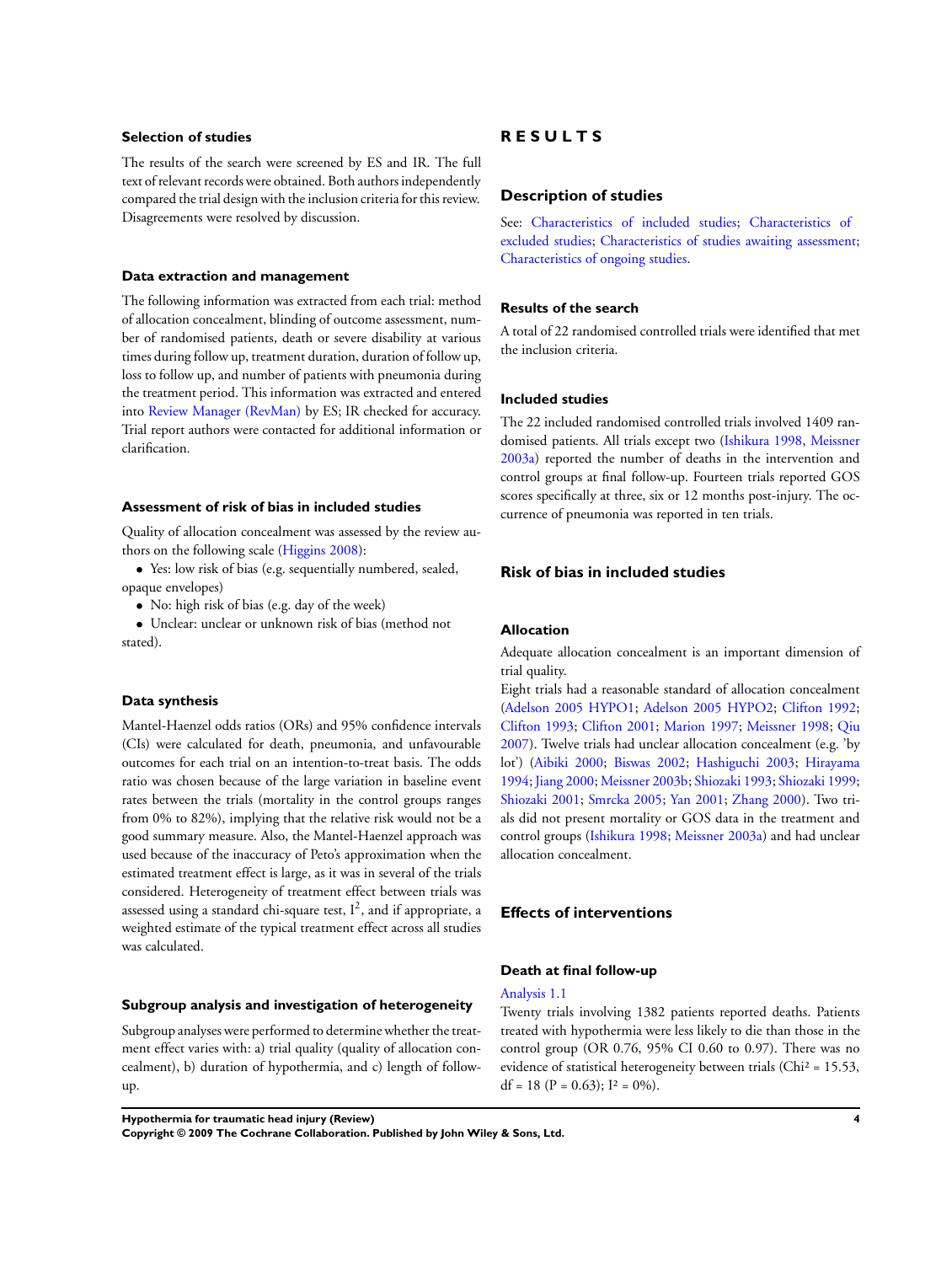#### **Death at final follow-up stratified by trial quality**

#### Analysis 1.2

Concealed allocation was reported in 8 studies involving 686 patients. Hypothermia treatment was associated with a statistically non-significant reduction in death compared with the control group (OR 0.96, 95% CI 0.68 to 1.35). There was no evidence of statistical heterogeneity between trials (Chi<sup>2</sup> = 1.01, df = 7 (P  $= 0.99$ ;  $I^2 = 0\%$ ).

Non-concealed allocation, or 'unclear' concealment according to [Higgins 2008,](#page-8-0) was reported in 12 studies involving 696 patients. Patients treated with hypothermia were less likely to die than those in the control group (OR 0.62, 95% CI 0.44 to 0.86). There was no evidence of statistical heterogeneity between trials (Chi<sup>2</sup> = 11.14, df = 10 ( $P = 0.35$ );  $I^2 = 10\%$ ).

#### **Unfavourable outcome at final follow-up**

#### Analysis 1.3

Twenty trials involving 1382 patients reported death or severe disability. Patients treated with hypothermia were less likely to have an unfavourable outcome than those in the control group (OR 0.69, 95% CI 0.55 to 0.86). There was some evidence of statistical heterogeneity between trials (Chi<sup>2</sup> =  $30.71$ , df = 19 (P = 0.04);  $I^2 = 38\%$ .

#### **Unfavourable outcome stratified by trial quality**

#### Analysis 1.4

Concealed allocation was reported in 8 studies involving 686 patients. Hypothermia treatment was associated with a statistically non-significant reduction in death compared with the control group (OR 0.79, 95% CI 0.57 to 1.08). There was no statistical heterogeneity between trials (Chi<sup>2</sup> = 4.79, df = 7 (P = 0.69);  $I^2$  = 0%).

Non-concealed allocation, or 'unclear' concealment according to [Higgins 2008,](#page-8-0) was reported in 12 studies involving 696 patients. Patients treated with hypothermia were less likely to have an unfavourable outcome than those in the control group (OR 0.60, 95% CI 0.44 to 0.82). There was some statistical heterogeneity between trials (Chi<sup>2</sup> = 24.64, df = 11 (P = 0.01);  $I^2$  = 55%).

#### **Unfavourable outcome stratified by treatment duration**

#### Analysis 1.5

Twelve trials reported deaths or severe disability according to the duration of treatment.

Two trials involving 91 patients treated patients in the hypothermia group for 24 hours. Patients in the hypothermia group were less likely to have an unfavourable outcome than those in the control group (OR 0.38, 95% CI 0.16 to 0.90). There was no statistical heterogeneity between these two trials (Chi<sup>2</sup> = 0.00, df = 1  $(P = 0.99)$ ;  $I^2 = 0\%$ ).

Ten trials involving 683 patients treated patients in the hypothermia group for 48 hours. Hypothermia treatment was associated with a statistically non-significant reduction in unfavourable outcome compared with the control group (OR 0.96, 95% CI 0.70 to 1.31). There was no statistical heterogeneity between trials (Chi²  $= 12.13$ , df  $= 9 (P = 0.21)$ ;  $I^2 = 26\%$ ).

#### **Unfavourable outcome at various times during follow-up**

#### Analysis 1.6

Fourteen trials reported GOS scores at three, six or 12 months post-injury. Some trials reported GOS scores at more than one time point.

Six trials involving 271 patients reported GOS scores at three months post-intervention. Hypothermia treatment was associated with a statistically non-significant reduction in death compared with the control group (OR 0.85, 95% CI 0.52 to 1.39). There was some statistical heterogeneity between trials (Chi<sup>2</sup> = 10.29, df  $= 5 (P = 0.07); I<sup>2</sup> = 51\%).$ 

Eight trials involving 634 patients reported GOS scores at six months post-intervention. Patients treated with hypothermia were less likely to have an unfavourable outcome than those in the control group (OR 0.62, 95% CI 0.45 to 0.86). There was significant statistical heterogeneity between trials (Chi<sup>2</sup> = 21.55, df = 7 (P = 0.003);  $I^2 = 68\%$ .

Four trials involving 262 patients reported GOS scores at 12 months post-intervention. Patients treated with hypothermia were less likely to have an unfavourable outcome than those in the control group (OR 0.52, 95% CI 0.31 to 0.87). There was no statistical heterogeneity between trials (Chi<sup>2</sup> = 3.62, df = 3 (P = 0.31);  $I^2 = 17\%$ ).

#### **Pneumonia during the treatment period**

#### Analysis 1.7

Ten trials involving 322 patients reported pneumonia cases. Patients treated with hypothermia were more likely to have pneumonia than those in the control group (OR 2.06, 95% confidence interval 1.28 to 3.30).

Pneumonia was stratified by trial quality:

Three trials with good allocation concealment involving 69 patients reported pneumonia cases. Hypothermia treatment was associated with a statistically non-significant increase in pneumonia (OR 1.06, 95% confidence interval 0.38 to 2.97). There was no statistical heterogeneity between trials (Chi<sup>2</sup> = 0.55, df = 2 (P = 0.76);  $I^2 = 0\%$ .

Seven trials with non-concealed allocation involving 253 patients reported pneumonia cases. Patients treated with hypothermia were more likely to have pneumonia than those in the control group (OR 2.47, 95% confidence interval 1.44 to 4.23). There was no statistical heterogeneity between trials (Chi<sup>2</sup> = 9.34, df = 5 (P = 0.10);  $I^2 = 46\%$ .

**Hypothermia for traumatic head injury (Review) 5**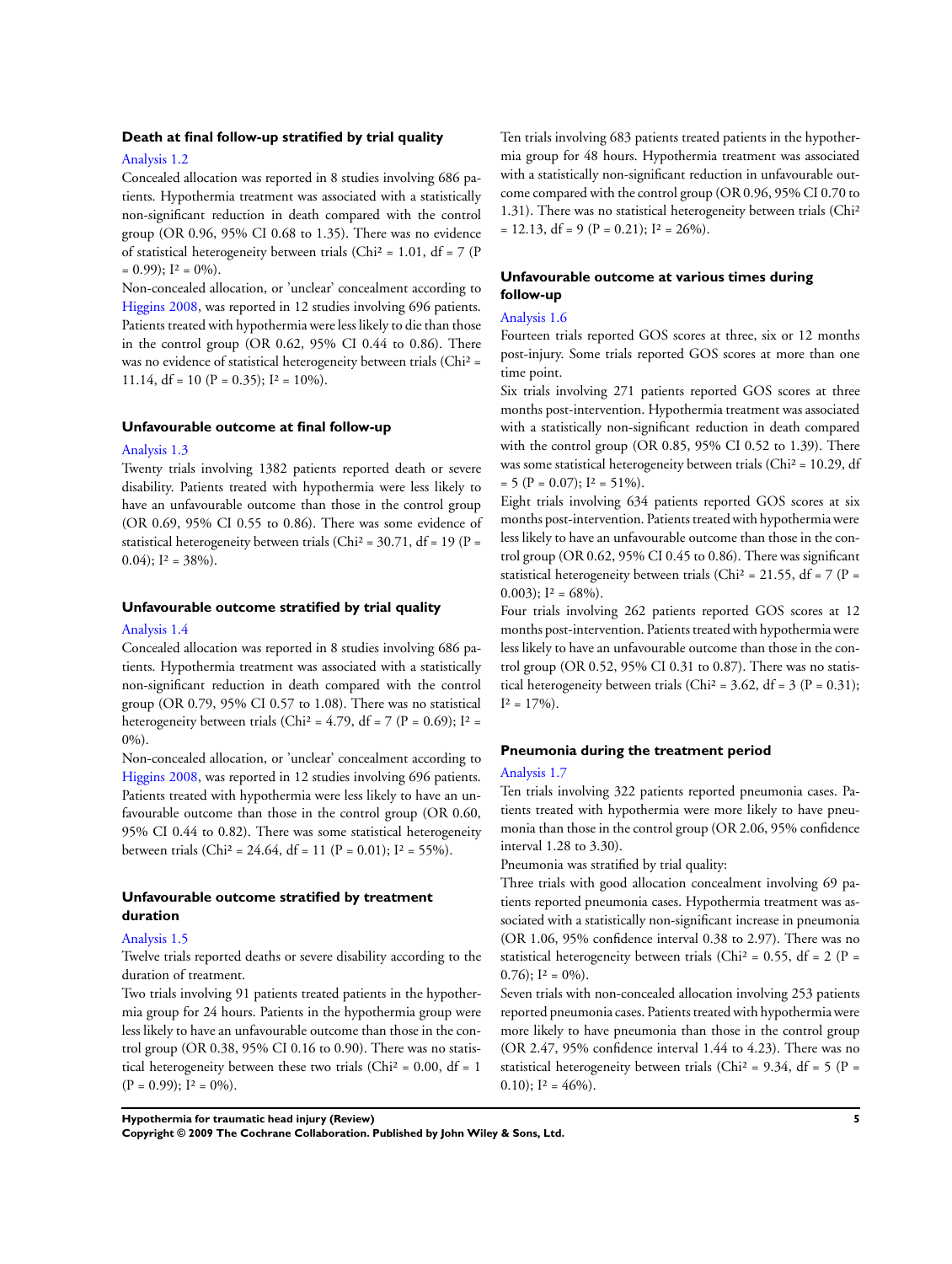## **D I S C U S S I O N**

#### **Summary of main results**

Hypothermia may be effective in reducing death and unfavourable outcomes for traumatic head injured patients, but significant benefit was only found in low quality trials. The high quality trials found some statistically non-significant benefit of hypothermia which could be due to the play of chance. Hypothermia may increase the risk of pneumonia. Due to uncertainties in its effects, hypothermia should only be given to patients taking part in a randomised controlled trial with good allocation concealment.

#### **Quality of the evidence**

Numerous trials of hypothermia treatment have been conducted in recent years. The majority of trials found were of low quality, with unclear allocation concealment. These low quality trials may overestimate the effectiveness of hypothermia treatment versus control.

Trials with good allocation concealment showed a smaller treatment effect which may be due to the play of chance. The increased incidence of pneumonia was not statistically significant in trials with good allocation concealment.

#### **Potential biases in the review process**

This systematic review addresses a focused research question using predefined inclusion criteria and methodology to select and appraise eligible studies.

As with all systematic reviews, the possibility of publication bias should be considered as a potential threat to validity. However, in light of our extensive and sensitive searching we believe that the risk of such a bias affecting the results is minimal.

The majority of trials found or included in the review were of low methodological quality. An additional ten trials with unclear methods of randomisation or allocation concealment were identified, and are awaiting assessment until clarification is obtained from the trial report authors.

#### **Agreements and disagreements with other studies or reviews**

The conclusions of this review are broadly consistent with those of [Peterson 2008](#page-8-0). The majority of trials identified for this review and [Peterson 2008](#page-8-0) were of low methodological quality. Both reviews found there may be an increased likelihood of pneumonia with hypothermia.

## **A U T H O R S ' C O N C L U S I O N S**

#### **Implications for practice**

Hypothermia may be effective in reducing death and unfavourable outcomes for traumatic head injured patients, but significant benefit was only found in low quality trials. Low quality trials have a tendency to overestimate the treatment effect. The high quality trials found some statistically non-significant benefit of hypothermia which could be due to the play of chance. Hypothermia may increase the risk of pneumonia. Due to uncertainties in its effects, hypothermia should only be given to patients taking part in a randomised controlled trial with good allocation concealment.

#### **Implications for research**

More high quality randomised controlled trials are needed to determine the benefit of hypothermia for traumatic head injury.

## **A C K N O W L E D G E M E N T S**

Thanks to:

• Brenda Thomas (Stroke Review Group) for help and advice with the original EMBASE search strategy.

- Ian Whittle, Kate Signorini, Elena Telaro, Yoichi Nagayama, Irene Kwan, Frank Del Vecchio, Lisa Xue and Cynthia To for help with manuscripts in languages other than English.
- Reinhard Wentz and Irene Kwan of the Injuries Group for the original searches.
- Katharine Ker of the Injuries Group for work on previous versions of the review.
- Karen Blackhall, Trials Search Co-ordinator of the Cochrane Injuries Group for updating the searches in 2003, 2005 and 2008.

**Hypothermia for traumatic head injury (Review) 6 Copyright © 2009 The Cochrane Collaboration. Published by John Wiley & Sons, Ltd.**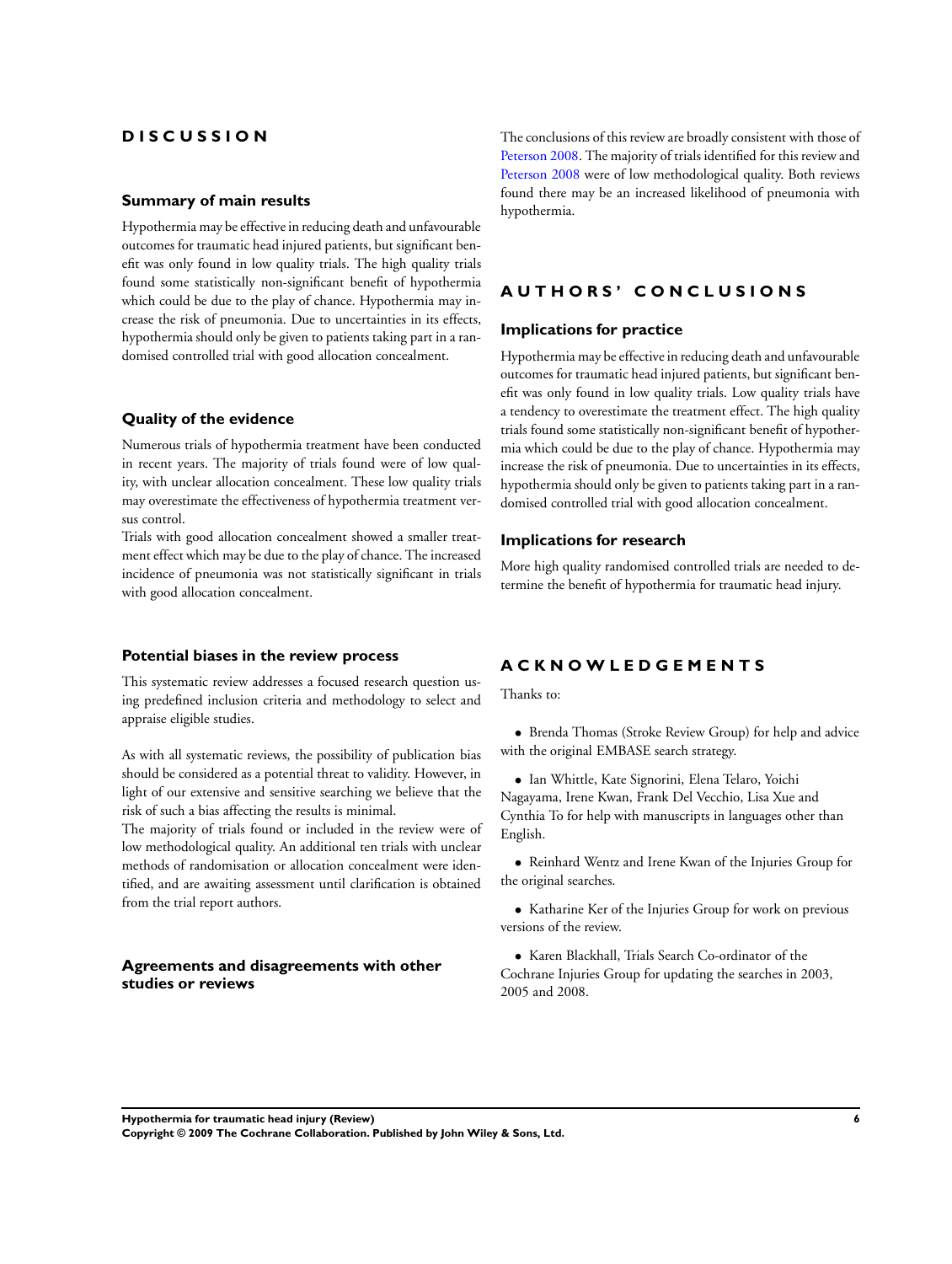### **R E F E R E N C E S**

#### <span id="page-8-0"></span>**References to studies included in this review**

#### **Adelson 2005 HYPO1** *{published data only}*

Adelson PD, Ragheb J, Muizelaar JP, Kanev P, Brockmeyer D, Beers S, et al.Phase II clinical trial of moderate hypothermia after severe traumatic brain injury in children. *Neurosurgery* 2005;**56**(4):740–54. [DOI: 10.1227/ 01.NEU.0000156471.50726.26]

#### **Adelson 2005 HYPO2** *{published data only}*

Adelson PD, Ragheb J, Muizelaar JP, Kanev P, Brockmeyer D, Beers S, et al.Phase II clinical trial of moderate hypothermia after severe traumatic brain injury in children. *Neurosurgery* 2005;**56**(4):740–54. [DOI: 10.1227/ 01.NEU.0000156471.50726.26]

#### **Aibiki 2000** *{published data only}*

Aibiki M, Maekawa S, Yokono S. Moderate hypothermia improves imbalances of thromboxane A2 and prostaglandin I2 production after traumatic brain injury in humans. *Critical Care Medicine* 2000;**28**(12):3902–6.

#### **Biswas 2002** *{published data only}*

Biswas AK, Bruce DA, Sklar FH, Bokovoy JL, Sommerauer JF. Treatment of acute traumatic brain injury in children with moderate hypothermia improves intracranial hypertension. *Critical Care Medicine* 2002;**30**(12): 2742–51. [DOI: 10.1097/01.CCM.000038209.56308.9E]

#### **Clifton 1992** *{published and unpublished data}*

Clifton GL, Allen S, Berry J, Koch SM. Systemic hypothermia in treatment of brain injury. *Journal of Neurotrauma* 1992;**9**:S487–95.

#### **Clifton 1993** *{published data only}*

Clifton GL. Hypothermia and hyperbaric oxygen as treatment modalities for severe head injury. *New Horizons* 1995;**3**:474–8.

Clifton GL. Hypothermia in the management of patients with head injury. Abstracts of the 2nd International Neurotrauma Symposium. Glasgow, 1993; Vol. July 4–9. Clifton GL. Systemic hypothermia in treatment of severe brain injury. *Journal of Neurosurgical Anesthesiology* 1995;**7**: 152–6.

Clifton GL. Systemic hypothermia in treatment of severe brain injury: A review and update. *Journal of Neurotrauma* 1995;**12**:923–7.

<sup>∗</sup> Clifton GL, Allen S, Barrodale P, Plenger P, Berry J, Koch S, Fletcher J, Hayes RL, Choi SC. A phase II study of moderate hypothermia in severe brain injury. *Journal of Neurotrauma* 1993;**10**:263–73.

#### **Clifton 2001** *{published data only}*

Clifton GL. Hypothermia in Neurotrauma. Abstracts of the 3rd International Neurotrauma Symposium. Toronto, Canada, 1995:July 22-27.

<sup>∗</sup> Clifton GL, Miller ER, Choi SC, Levin HS, McCauley S, Smith KR, et al.Lack of effect of induction of hypothermia after acute brain injury. *New England Journal of Medicine* 2001;**344**(8):556–63.

#### **Hashiguchi 2003** *{published data only}*

Hashiguchi N, Shiozaki T, Ogura H, Tanaka H, Koh T, Noborio M, et al.Mild hypothermia reduces expression of heat shock protein 60 in leukocytes from severely headinjured paitents. *The Journal of Trauma Injury, Infection, and Critical Care* 2003;**55**:1054–60. [DOI: 10.1097/ 01.TA.0000033252.43742.8B]

#### **Hirayama 1994** *{published data only}*

Hayashi N, Hirayama T, Udagawa A, Daimon W, Ohata M. Systemic Management of Cerebral Edema Based on a New Concept in Severe Head Injury Patients. *Acta Neurochir* 1994;**60**(supplement):541–3.

Hayashi N, Shibuya T, Kinoshita K, Jo S, Azuhata T, Mera K, Tanjo K. The cerebral thermal dysregulation and hypothermia treatment in severe brain injury patients. Abstracts of the Tenth International Symposium on Intracranial Pressure and Neuromonitoring in Brain Injury. Williamsburg USA, 1997:May 25-29.

<sup>∗</sup> Hirayama T, Katayama Y, Kano T, Hayashi N, Tsubokawa T. Impact of Moderate Hypothermia on Therapies for Intracranial Pressure Control in Severe Traumatic Brain Injury. In: Nagai H, Ishii S, Maeda M editor(s). *Intracranial Pressure IX*. Tokyo: Springer-Verlag, 1994:233–6. Hirayama T, Katayama Y, Maeda T, Kawamata T, Tsubokawa T. Effects of moderate hypothermia on the evolution of cerebral contusion. Abstracts of the 3rd International Neurotrauma Symposium. Toronto, Canada, 1995:July 22-27.

#### **Ishikura 1998** *{published data only}*

∗ Ishikura H, Yamagami K, Akahori M, Shoji Y, Fukui H, Tanaka T. Changes in Blood Platelet Count and Serum Thrombopoetin (TPO) level under Moderate Hypothermic Therapy in Traumatic Severe Closed Head Injury. *Critical Care Medicine* 1998;**26**(Supplement 1):A82.

## **Jiang 2000** *{published data only}*

∗ Jiang JY, Yu MK, Zhu C. Effect of long-term mild hypothermia therapy in patients with severe traumatic brain injury: 1-year follow-up review of 87 cases. *Journal of Neurosurgery* 2000;**93**:546–9.

Jiang JY, Zhu C. The mild hypothermia significantly decreases mortality of severe traumatic brain injured patients. Abstracts of the International Conference on Recent Advances in Neurotraumatology, Riccione, Italy, Sept 8-11 1996. 1996.

#### **Marion 1997** *{published data only}*

Clark RSB, Kochanek PM, Obrist WD, Wong HR, Billiar TR, Wisniewski SR, Marion DW. Cerebrospinal fluid and plasma nitrite and nitrate concentrations after head injury in humans. *Critical Care Medicine* 1996;**24**:1243–51. Darby JM, Marion DW, Peitzman A, Carlier P, Obrist WD. Pulmonary complications in brain-injured patients treated with hypothermia. *Anesthesiology* 1992;**77**:A295. Marion DW, Carlier P. Moderate therapeutic hypothermia improves outcome following severe traumatic brain

**Hypothermia for traumatic head injury (Review) 7**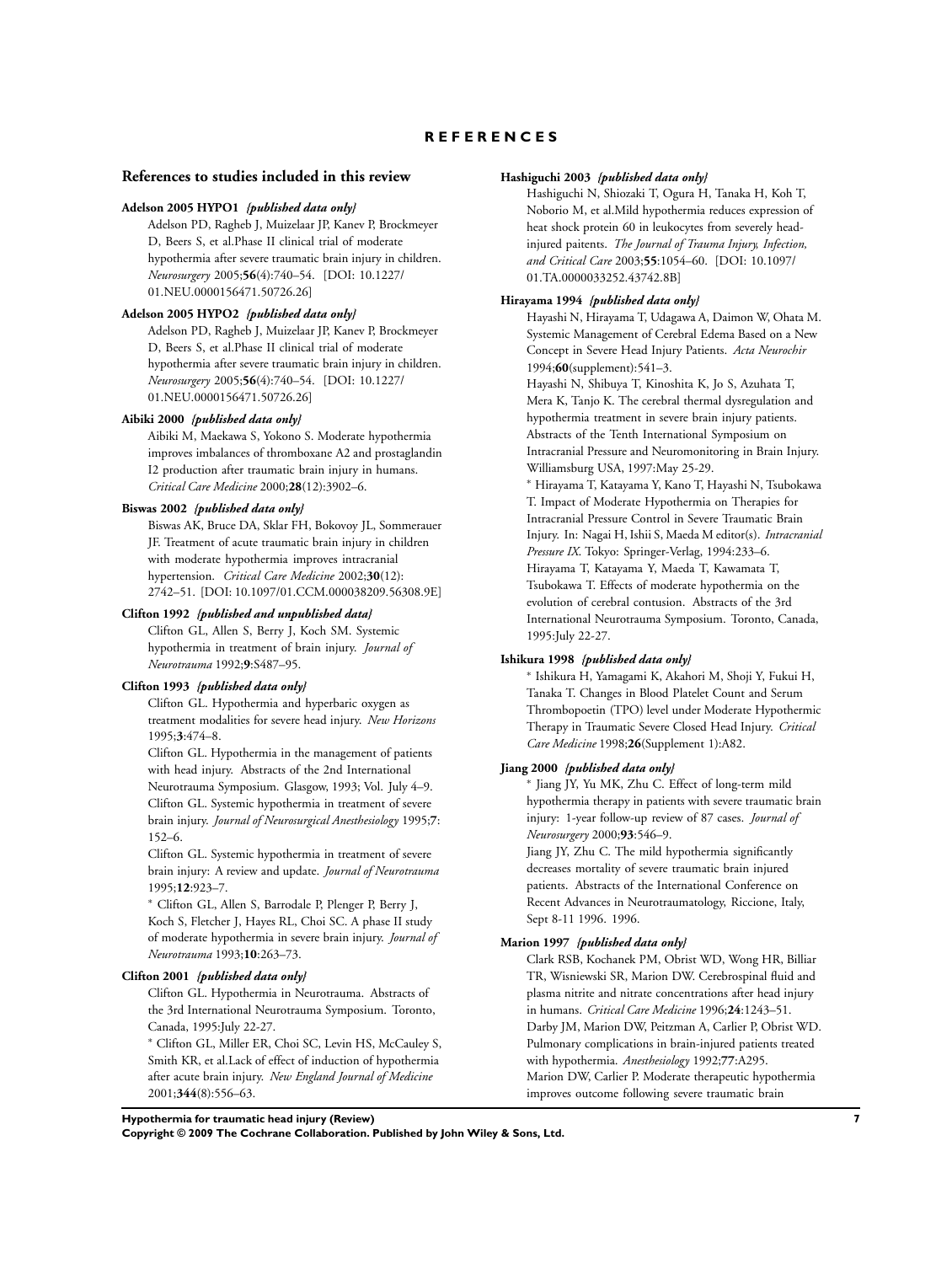injury. Abstracts of the 3rd International Neurotrauma Symposium. Toronto, Canada, 1995:July 22-27. Marion DW, Obrist WD, Carlier PM, Penrod LE, Darby JM. The use of moderate therapeutic hypothermia for patients with severe head injuries: a preliminary report. *Journal of Neurosurgery* 1993;**79**:354–62.

Marion DW, Palmer AM, DeKosky ST, Kochanek PM, Carlier PM. Effect of moderate hypothermia on neurochemical mediators of secondary brain injury. *Journal of Neurosurgery* 1995;**82**:344A.

Marion DW, Penrod LE, Kelsey SF, Obrist WD, Kochanek PM, Palmer AM, Wisniewski SR, DeKosky ST. Treatment of traumatic brain injury with moderate hypothermia. Abstracts of the Tenth International Symposium on Intracranial Pressure and Neuromonitoring in Brain Injury. Williamsburg USA, 1997:May 25-29.

<sup>∗</sup> Marion DW, Penrod LE, Kelsey SF, Obrist WD, Kochanek PM, Palmer AM, Wisniewski SR, DeKosky ST. Treatment of traumatic brain injury with moderate hypothermia. *New England Journal of Medicine* 1997;**336**:540–6. Resnick DK, Marion DW, Darby JM. The effect of hypothermia on the incidence of delayed traumatic intracerebral hemorrhage. *Neurosurgery* 1994;**34**:252–6.

#### **Meissner 1998** *{published and unpublished data}*

Meissner W, Fritz H, Dohrn B, Specht M, Reinhart K. Influence of Hypothermia on Cytokine Concentrations in Head Injured Patients. *Critical Care Medicine* 1998;**26** (Supplement 1):A82.

#### **Meissner 2003a** *{published data only}*

Meissner W, Fritz H, Dohm B, Krapp C, Reinhart K. Hormonal and haemodynamic consequences of moderate hypothermia in head injured patients. *Neurosciences* 2003: 102–3.

#### **Meissner 2003b** *{published data only}*

Meissner W, Krapp C, Kauf E, Dohrn B, Reinhart K. Thyroid hormone response to moderate hypothermia in severe brain injury. *Intensive Care Medicine* 2003;**29**:44–8. [DOI: 10.1007/s00134-002-1556-3]

#### **Qiu 2007** *{published data only}*

Qiu W, Zhang Y, Sheng H, Zhang J, Wang W, Liu W, et al.Effects of therapeutic mild hypothermia on patients with severe traumatic brain injury after craniotomy. *Journal of critical care* 2007;**22**:229–36.

#### **Shiozaki 1993** *{published and unpublished data}*

Shiozaki T, Sugimoto H, Taneda M, Yoshida H, Iwai A, Yoshioka T, Sugimoto T. Effect of mild hypothermia on uncontrollable intracranial hypertension after severe head injury. *Journal of Neurosurgery* 1993;**79**:363–8.

#### **Shiozaki 1999** *{published data only}*

Shiozaki T, Kato A, Taneda M, Hayakata T, Hashiguchi N, Tanaka H. Little benefit from mild hypothermia therapy for severely head injured patients with low intracranial pressue. *Journal of Neurosurgery* 1999;**91**:185–91.

#### **Shiozaki 2001** *{published data only}*

Shiozaki T, Hayakata T, Taneda M, Nakajima Y, Hashiguchi N, Fujimi S, et al.A multicenter prospective randomized

controlled trial of the efficacy of mild hypothermia for severely head injured patients with low intracranial pressure. *Journal of Neurosurgery* 2001;**94**:50–4.

#### **Smrcka 2005** *{published data only}*

Smrcka M, Vidlak M, Maca K, Smrcka V, Gal R. The influence of mild hypothermia on ICP, CPP and outcome in patients with primary and secondary brain injury. *Acta Neurochir* 2005;**95**(Suppl):273–5.

#### **Yan 2001** *{published data only}*

Yan Y, Tang W. Changes of evoked potentials and evaluation of mild hypothermia for treatment of severe brain injury. *Chinese Journal of Traumatology* 2001;**4**:8–13.

#### **Zhang 2000** *{published data only}*

Zhang K, Wang JX. Comparative study on mild hypothermia in patients with severe head injury and the most severe head injury. *Inner Mongolia Medical Journal* 2000;**32**:4–6.

#### **References to studies excluded from this review**

#### **Chouhan 2006** *{published data only}*

Chouhan RS, Dash HH, Bithal PK, Chaturvedi A, Pandia MP, Radhakrishnan M, et al.Intraoperative mild hypothermia for brain protection during intracranial aneurysm surgery. *J Anaesth Clin Pharmacol* 2006;**22**(1): 21–8.

#### **Fukuoka 2004** *{published data only}*

Aibiki M. Personal communication with author. September 10, 2008.

<sup>∗</sup> Fukuoka N, Aibiki M, Tsukamoto T, Seki K, Morita S. Biphasic concentration change during continuous midazolam administration in brain-injured patients undergoing thapeutic moderate hypothermia. *Resuscitation* 2004;**60**:225–30.

#### **Gentilello 1997** *{published data only}*

Gentilello LM, Jurkovich GJ, Stark MS, Hassantash SA, O'Keefe GE. Is hypothermia in the victim of major trauma protective or harmful?. *Annals of Surgery* 1997;**226**:439–49.

#### **Hayashi 2002** *{published data only}*

Hayashi S, Inao S, Takayasu M, Kajita Y, Ishiyama J, et al.Effect of early induction of hypothermia on severe head injury (abstract). *Acta Neurochir Suppl* 2002;**81**:83–4. [PUBMED: 12168365]

#### **Hayashi 2005** *{published data only}*

Hayashi S, Takayasu M, Inao S, Yoshida J. Balance of risk of therapeutic hypothermia. *Acta Neurochir* 2005;**95**(Suppl): 269–72.

#### **Legros 1985** *{published data only}*

Legros B, Lapierre F, Laudat P, Krettly PH, Fournier P, Meny J, et al.Barbiturate hypothermia treatment for post-traumatic brain injury:infectious complications and mortality [Barbiturici–ipotermia nella protezione metabolica cerebrale post–traumatica: complicazioni infettive e mortalita]. *Minerva Anesthesiologica* 1985;**51**: 525–30.

#### **Hypothermia for traumatic head injury (Review) 8**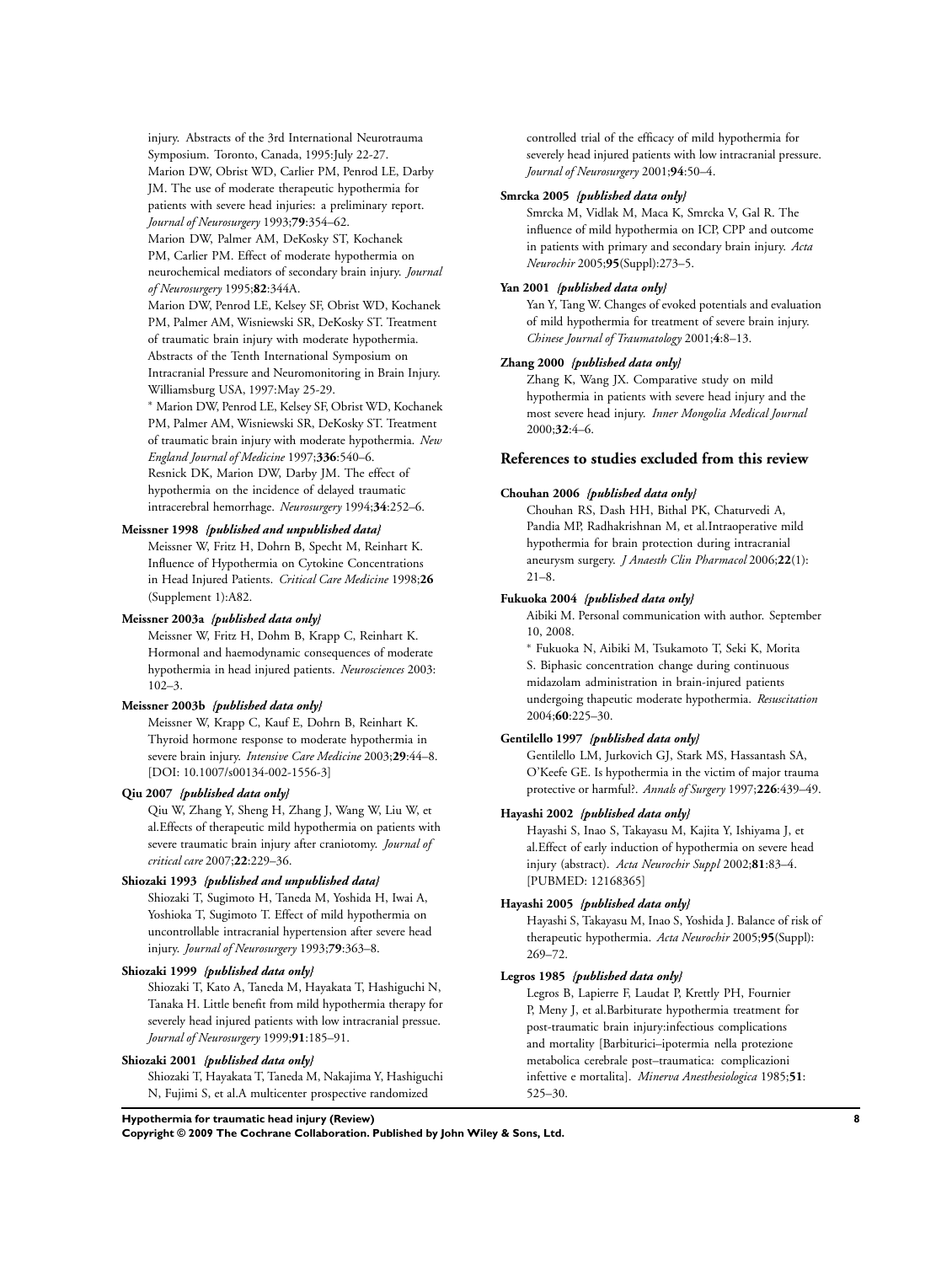#### **Liu 2005** *{published data only}*

Liu W, An Y-H, Liu E-Z, Yu C-J. Effect of mild hypothermia combined with hibernation on the homeostasis of patients with severe head injury. *Chinese Journal of Clinical Rehabilitation* 2005;**9**(33):175–7.

#### **Liu 2006** *{published data only}*

Liu WG, Qiu WS, Zhang Y, Wang WM, Lu F, Yang XF. Effects of selective brain cooling in patients with severe traumatic brain injury: a preliminary study. *The Journal of International Medical Research* 2006;**34**:58–64.

#### **Nara 1997** *{published data only}*

Nara I, Shiogai T, Saruta K, Hara M, Saito I. Comparative effects of hypothermia, barbituates, and osmotherapy for cerebral oxygen metabolism, intracranial pressure and cerebral perfusion pressure in patients with severe head injury. Abstracts of the Tenth International Symposium on Intracranial Pressure and Neuromonitoring in Brain Injury. Williamsburg USA, 1997:May 25-29.

#### **Nordby 1984** *{published data only}*

Nordby HK, Nesbakken R. The effect of high-dose barbituate compression after severe head Injury: a controlled clinical trial. *Acta Neurochirurgica* 1984;**72**:157–66.

#### **Schulman 2005** *{published data only}*

Schulman C, Namias N, Doherty J, Manning R, Li P, Alhaddad A, et al.The effect of antipyretic therapy upon outcomes in critically ill patients: a randomized, prospective study. *Surgical interventions* 2005;**6**(4):369–75.

#### **Shen 2000** *{published data only}*

Shen JH, Shen MW. Application of mild hypothermia in treatment of severe brain injury. *Heibei Med J* 2000;**6**: 498–500.

#### **Wusi 2006** *{published data only}*

Wusi Q, Hong S, Ying Z, Weimin W, Weiguo L, Qizhou J, et al.Noninvasive selective brain cooling by head and neck cooling is protective in severe traumatic brain injury. *Journal of Clinical Neuroscience* 2006;**13**:995–1000.

#### **Yamagami 1997** *{published data only}*

Yamagami K, Iwase M, Matsubara M, Matsuo N, Tanaka T. Nitric oxide production and arginine consumption in traumatic brain injury are correlated with severity. Abstracts of the 26th Meeting of the Society for Critical Care Medicine. Critical Care Medicine. 1997; Vol. 25, issue supplement 1:A72.

#### **References to studies awaiting assessment**

#### **Chen 2001** *{published data only}*

Chen L, Piao Y, Zeng F, Lu M, Kuang Y, Li X. Moderate hypothermia therapy for patients with severe head injury. *Chinese Journal of Traumatology (English edition)* 2001;**4**(3): 164–7.

#### **Guo 2004** *{published data only}*

Guo W, Wang L-L, Cai K-H. A control study on mild hypothermia in treatment of severe craniocerebral injury. *Journal of Xinxiang Medical College* 2004;**21**(4):269–71.

#### **Hutchison 2008** *{published data only}*

Hutchison J, Ward R, Lacroix J, Hebert P, Barnes M, et al.Hypothermia therapy after traumatic brain injury in children. *The New England Journal of Medicine* 2008;**358**: 2447–56.

#### **Mrlian 2006** *{published data only}*

Mrlian A, Smrcka M, Klabusay M. The use of controlled mild hypothermia and immune system status in patients with severe brain injury. *Bratisl Lek Listy* 2006;**107**(4): 113–7.

#### **Qiu 2005** *{published data only}*

Qiu WS, Liu WG, Shen H, Wang WM, Zhang SL, Zhang Y, et al.Therapeutic effect of mild hypothermia on severe traumatic head injury. *Chinese Journal of Traumatology* 2005;**8**(1):27–32.

#### **Qiu 2006** *{published data only}*

Qiu W, Wang W, Du H, Liu W, Shen H, Shen L, et al.Thrombocytopenia after therapeutic hypothermia in severe traumatic brain injury. *Chinese Journal of Traumatology* 2006;**9**(4):238–41.

#### **Wang 2005** *{published data only}*

Wang WP, Ren HJ, Chi JY, Xu FL, Quan Y. Effects of mild hypothermia on patients with lower intracranial pressure following severe brain injury. *Chinese Journal of Traumatology* 2005;**8**(1):54–6.

#### **Wang 2007** *{published data only}*

Wang Q, Li AL, Zhi DS, Huang HL. Effect of mild hypothermia on glucose metabolism and glycerol of brain tissue in patients with severe traumatic brain injury. *Chinese Journal of Traumatology* 2007;**10**(4):246–9.

#### **Xia 2005** *{published data only}*

Xia YQ, Yan LL, Xu RX, Wang QH. Evaluation of improvement of subhypothermia in cerebral vasospasm after severe craniocerebral injury. *Chinese Journal of Clinical Rehabilitation* 2005;**9**(41):138–41.

#### **Yan 2007** *{published data only}*

Yan Y, Tang W, He J, Gao J, Dan W, Zhong D, et al.Clinical research about brain oxygen metabolism and neuroelectrophysiology during mild hypothermia in patients with severe head injury. *Chinese Journal of Surgery* 2007;**45**(2):109–13.

#### **Zhi 2003** *{published data only}*

Zhi D, Zhang S, Lin X. Study on the therapeutic mechanism and clinical effect of mild hypothermia in patients with severe head injury. *Surg Neurol* 2003;**59**:381–5. [DOI: 10.1016/S0090-3019(03)00148-4]

#### **References to ongoing studies**

#### **Adelson 2007** *{unpublished data only}*

Pediatric traumatic brain injury consortium: hypothermia.. Ongoing study November 2007.

#### **Clifton 2002** *{unpublished data only}*

National Acute Brain Injury Study: Hypothermia II (NABISH II). Ongoing study 4/1/02 – 6/30/08.

**Hypothermia for traumatic head injury (Review) 9**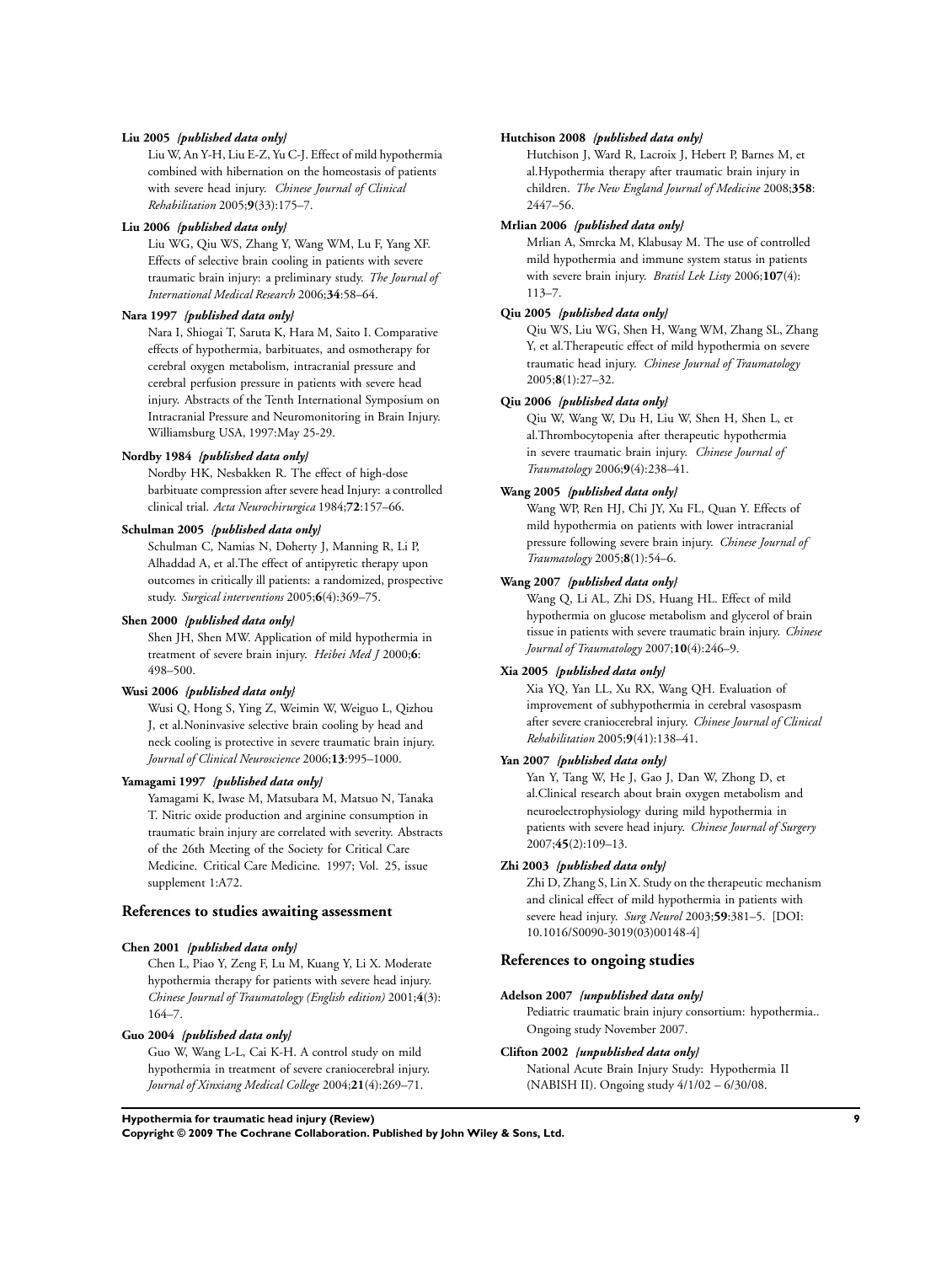## **Additional references**

#### **Adelson 2008a**

Adelson D. [Personal communication with author]. 5 October 2008.

#### **Adelson 2008b**

Adelson D. [Personal communication with author]. 17 October 2008.

#### **Alexander 1992**

Alexander E Jr. Global Spine and Head Injury Prevention Project (SHIP). *Surgical Neurology* 1992;**38**:478–9.

#### **Bering 1961**

Bering EA Jr. Effect of body temperature change on cerebral oxygen consumption of the intact monkey. *American Journal of Physiology* 1961;**200**:417–9.

#### **Bullock 1996**

Bullock R, Chesnut RM, Clifton G, Ghajar J, Marion DW, Narayan RK, et al.Guidelines for the management of severe head injury. *Journal of Neurotrauma* 1996;**13**:639–734.

#### **Busto 1987**

Busto R, Dietrich WD, Globus MY, Valdes I, Scheinberg P, Ginsberg MD. Small differences in intra-ischemic brain temperature critically determine the extent of ischemic neuronal injury. *Journal of Cerebral Blood Flow Metabolism* 1987;**7**:729–38.

#### **Busto 1989**

Busto R, Globus MY, Dietrich WD, Martinez E, Valdes I, Ginsberg MD. Effect of mild hypothermia on ischemiainduced release of neuro-transmitters and free fatty acids in rat brain. *Stroke* 1989;**20**:904–10.

#### **Clasen 1968**

Clasen RA, Pandolfi S, Russell J, Stuart D, Hass GM. Hypothermia and hypotension in experimental cerebral edema. *Archives of Neurology* 1968;**19**:472–86.

#### **Clifton 1995**

Clifton GL. Systemic Hypothermia in Treatment of Severe Brain Injury : A Review and Update 1995. *Journal of Neurotrauma* 1995;**12**:923–7.

#### **Fay 1945**

Fay T. Observations on generalized refrigeration in cases of severe cerebral trauma. *Assoc Res Nerv Ment Dis Proc* 1945; **24**:611–19.

## **Higgins 2008**

Higgins JPT, Green S (editors). The Cochrane Handbook of Systematic Reviews. The Cochrane Collaboration 2008; Vol. Version 5.0.0 [updated February 2008]:Available from www.cochrane-handbook.org.

#### **Kirkpatrick 1997**

Kirkpatrick PJ. On guidelines for the management of severe head injury. *Journal of Neurology, Neurosurgery and Psychiatry* 1997;**62**:109–11.

#### **Laskowski 1960**

Laskowski EJ, Klato I, Baldwin M. Experimental sutdy on the effects of hypothermia on local brain injury. *Neurology* 1960;**10**:499–505.

#### **Peterson 2008**

Peterson K, Carson S, Carney N. Hypothermia treatment for traumatic brain inury: a systematic review and metaanalysis. *Journal of Neurotrauma* 2008;**25**:62–71. [DOI: 10.1089/neu.2007.0424]

#### **Review Manager (RevMan)**

The Nordic Cochrane Center. Review Manager (RevMan). 5.0.0. Copenhagen: The Cochrane Collaboration, 2008.

#### **Schubert 1995**

Schubert A. Side effects of mild hypothermia. *Journal of Neurosurgical Anesthesiology* 1995;**7**:139–47.

#### **Sedzimir 1959**

Sedzimir CB. Therapeutic hypothermia in cases of head injury. *Journal of Neurosurgery* 1959;**16**:407–14.

#### **Shapiro 1974**

Shapiro HM, Wyte SR, Loeser J. Barbiturate-augmented hypothermia for reduction of persistent intracranial hypertension. *Journal of Neurosurgery* 1974;**40**:90–100.

#### **Smith 1996**

Smith SL, Hall ED. Mild pre- and posttraumatic hypothermia attenuates blood-brain barrier damage following controlled cortical impact injury in the rat. *Journal of Neurotrauma* 1996;**13**:1–9.

∗ *Indicates the major publication for the study*

**Hypothermia for traumatic head injury (Review) 10**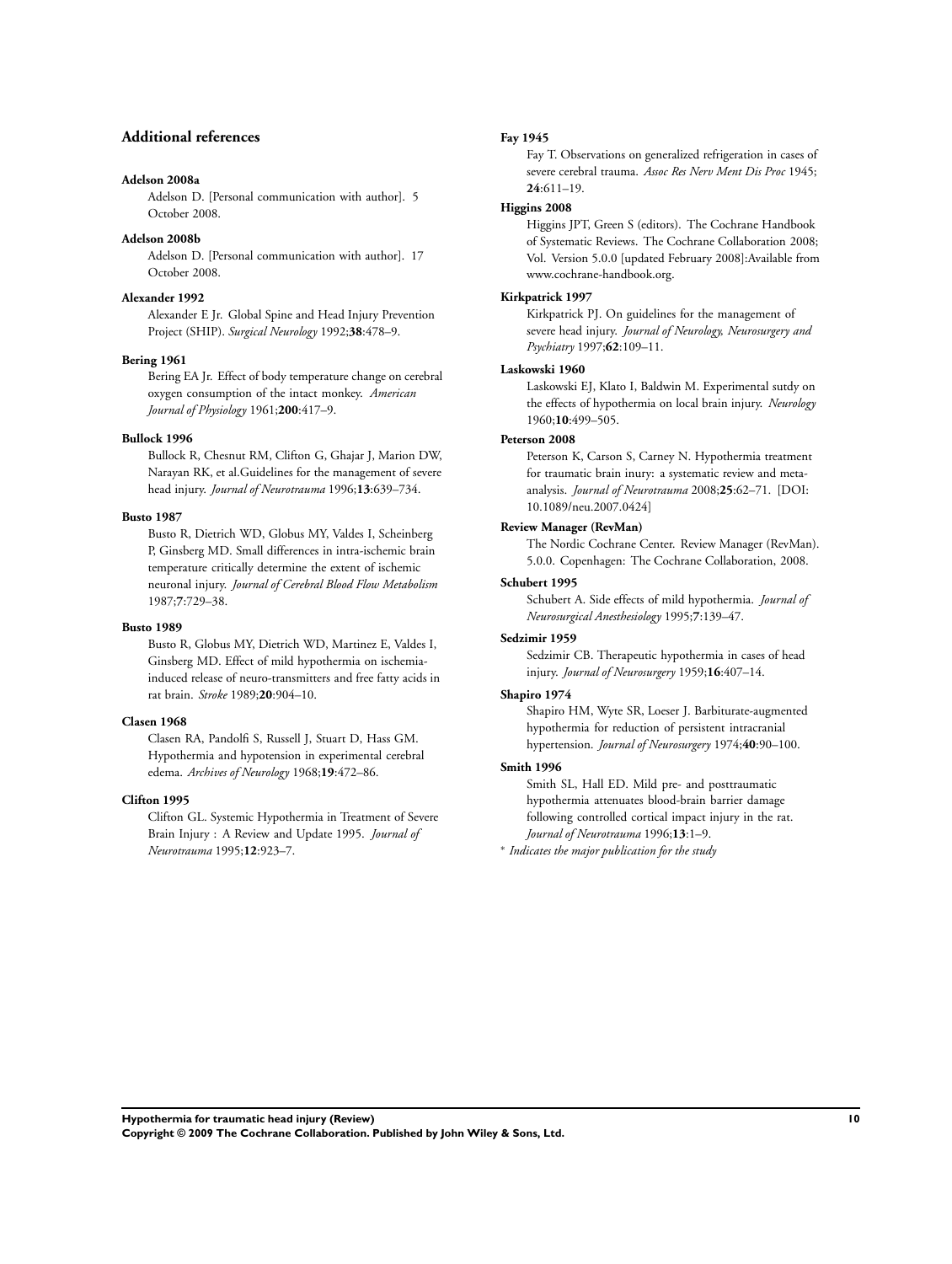## <span id="page-12-0"></span>**CHARACTERISTICS OF STUDIES**

## **Characteristics of included studies** *[ordered by study ID]*

## **Adelson 2005 HYPO1**

| Methods                 | Multicentre, randomised, controlled trial.                                                                                                                                          |                                                                                                                                                                                           |
|-------------------------|-------------------------------------------------------------------------------------------------------------------------------------------------------------------------------------|-------------------------------------------------------------------------------------------------------------------------------------------------------------------------------------------|
| Participants            | Patients less than 13 years of age, with a GOS of 8 or less.                                                                                                                        |                                                                                                                                                                                           |
| Interventions           | Hypothermia patients: Cooling to 32-33C within 6 hours of injury for 48 hours. Passively rewarmed by<br>1C every 3-4 hours.<br>Normothermia patients: no intervention/not reported. |                                                                                                                                                                                           |
| Outcomes                | <b>ICP</b><br><b>CPP</b><br>Mortality<br>Infection<br>Arrhythmia<br>Coagulopathy<br>Pneumonia                                                                                       |                                                                                                                                                                                           |
| Notes                   |                                                                                                                                                                                     |                                                                                                                                                                                           |
| <b>Risk of bias</b>     |                                                                                                                                                                                     |                                                                                                                                                                                           |
| Item                    | Authors' judgement                                                                                                                                                                  | Description                                                                                                                                                                               |
| Allocation concealment? | Yes                                                                                                                                                                                 | 'The investigators were blinded to the allocation. The statis-<br>tician and data systems manager controlled the randomisa-<br>tion protocol and were blinded to the site.' Adelson 2008b |

#### **Adelson 2005 HYPO2**

| Methods       | Single centre, randomised, controlled trial.                                                                                                            |
|---------------|---------------------------------------------------------------------------------------------------------------------------------------------------------|
| Participants  | Patients less than 17 years of age, with a GOS of 8 or less.                                                                                            |
| Interventions | Hypothermia patients: Cooling to 32-33C for 48 hours. Passively rewarmed by 1C every 3-4 hours.<br>Normothermia patients: no intervention/not reported. |
| Outcomes      | <b>ICP</b><br>CPP<br>Mortality<br>Infection<br>Arrhythmia<br>Coagulopathy<br>Pneumonia                                                                  |

**Hypothermia for traumatic head injury (Review) 11**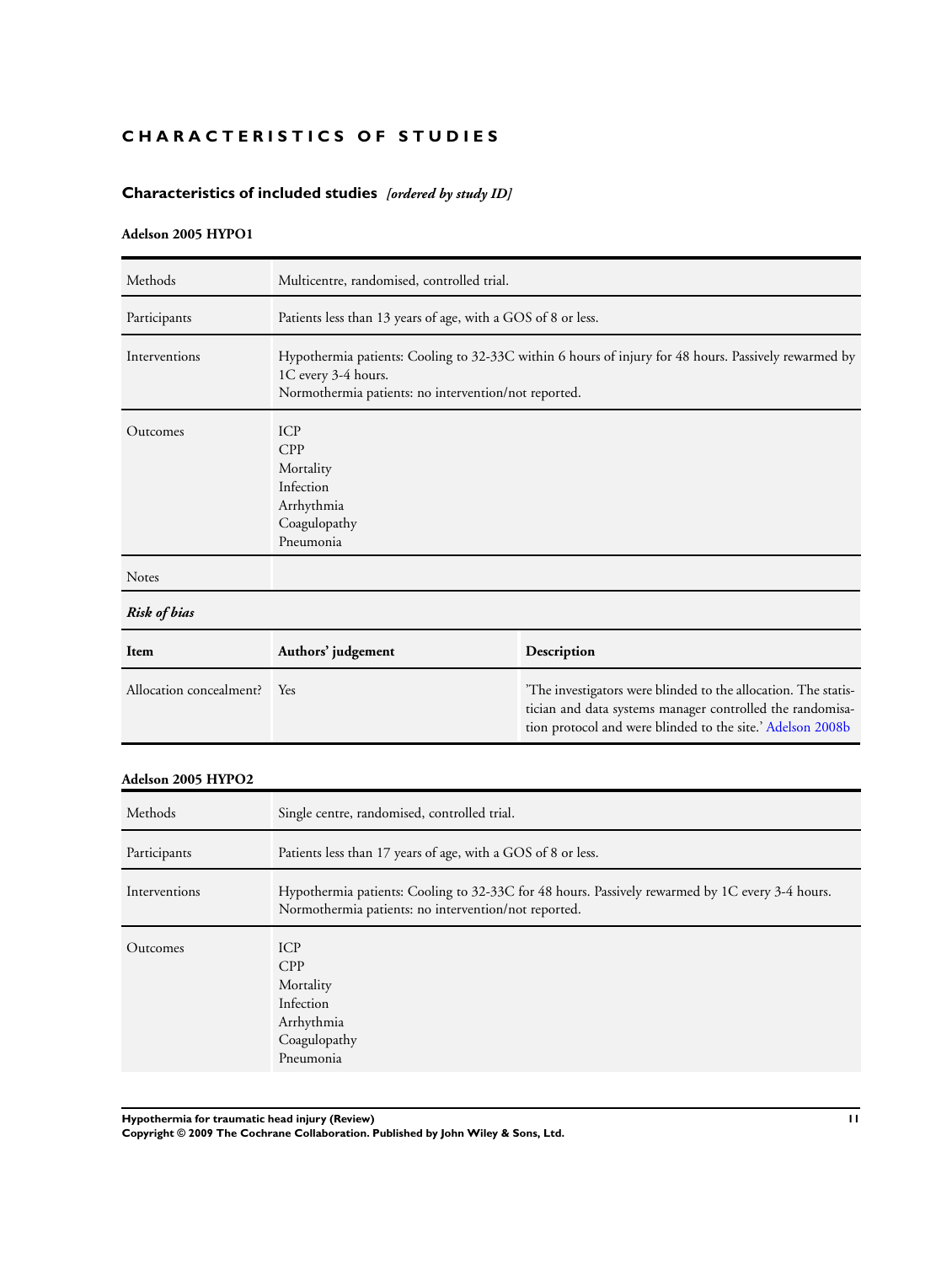## **Adelson 2005 HYPO2** (*Continued)*

| Notes                   | The time between injury and randomisation was more than 6 hours. In some cases there was an unknown<br>time of injury (e.g. child abuse)                                                                                                                                 |                                                                                                                                                                                          |  |
|-------------------------|--------------------------------------------------------------------------------------------------------------------------------------------------------------------------------------------------------------------------------------------------------------------------|------------------------------------------------------------------------------------------------------------------------------------------------------------------------------------------|--|
| <b>Risk of bias</b>     |                                                                                                                                                                                                                                                                          |                                                                                                                                                                                          |  |
| Item                    | Authors' judgement                                                                                                                                                                                                                                                       | Description                                                                                                                                                                              |  |
| Allocation concealment? | Yes                                                                                                                                                                                                                                                                      | The investigators were blinded to the allocation. The statis-<br>tician and data systems manager controlled the randomisa-<br>tion protocol and were blinded to the site.' Adelson 2008b |  |
| Aibiki 2000             |                                                                                                                                                                                                                                                                          |                                                                                                                                                                                          |  |
| Methods                 | Randomised controlled trial.<br>chest injuries                                                                                                                                                                                                                           | Four patients were excluded from the normothermic group after randomisation because of abdominal or                                                                                      |  |
| Participants            | Patients aged 4 to 76, within 8 hours of traumatic brain injury. Glasgow coma scale score of 8 or less on<br>admission to emergency room                                                                                                                                 |                                                                                                                                                                                          |  |
| Interventions           | Hypothermia patients: Cooling to 32-33C within 4 hours on injury for 3-4 days. Rewarming at 1C per<br>day.<br>Normothermia patients: maintained at 36-37C.                                                                                                               |                                                                                                                                                                                          |  |
| Outcomes                | Death and GOS at 6 months.<br>Thromboxane A2 and prostaglandin I2 levels during study. Complications during treatment                                                                                                                                                    |                                                                                                                                                                                          |  |
| Notes                   | GOS assessed by "independent neurosurgeon who were not aware of the study". p.3904                                                                                                                                                                                       |                                                                                                                                                                                          |  |
| <b>Risk of bias</b>     |                                                                                                                                                                                                                                                                          |                                                                                                                                                                                          |  |
| Item                    | Authors' judgement                                                                                                                                                                                                                                                       | Description                                                                                                                                                                              |  |
| Allocation concealment? | Unclear                                                                                                                                                                                                                                                                  | 'Patients were assigned randomly to each group.' p.<br>3903 No mention of allocation concealment                                                                                         |  |
| Biswas 2002             |                                                                                                                                                                                                                                                                          |                                                                                                                                                                                          |  |
| Methods                 | Randomised controlled trial.                                                                                                                                                                                                                                             |                                                                                                                                                                                          |  |
| Participants            | Children up to 18 years old, with closed traumatic brain injury and a GCS of 8 or less                                                                                                                                                                                   |                                                                                                                                                                                          |  |
| Interventions           | Hypothermia patients (n=10): cooled to 32 to 34 degrees Celsius for 48 hours, by cooling blanket placed<br>underneath the body. Rewarming over a period of 12 hours.<br>Control patients (n=11): rectal temperature was maintained between 36.5 and 37.5 degrees Celsius |                                                                                                                                                                                          |  |

**Hypothermia for traumatic head injury (Review) 12**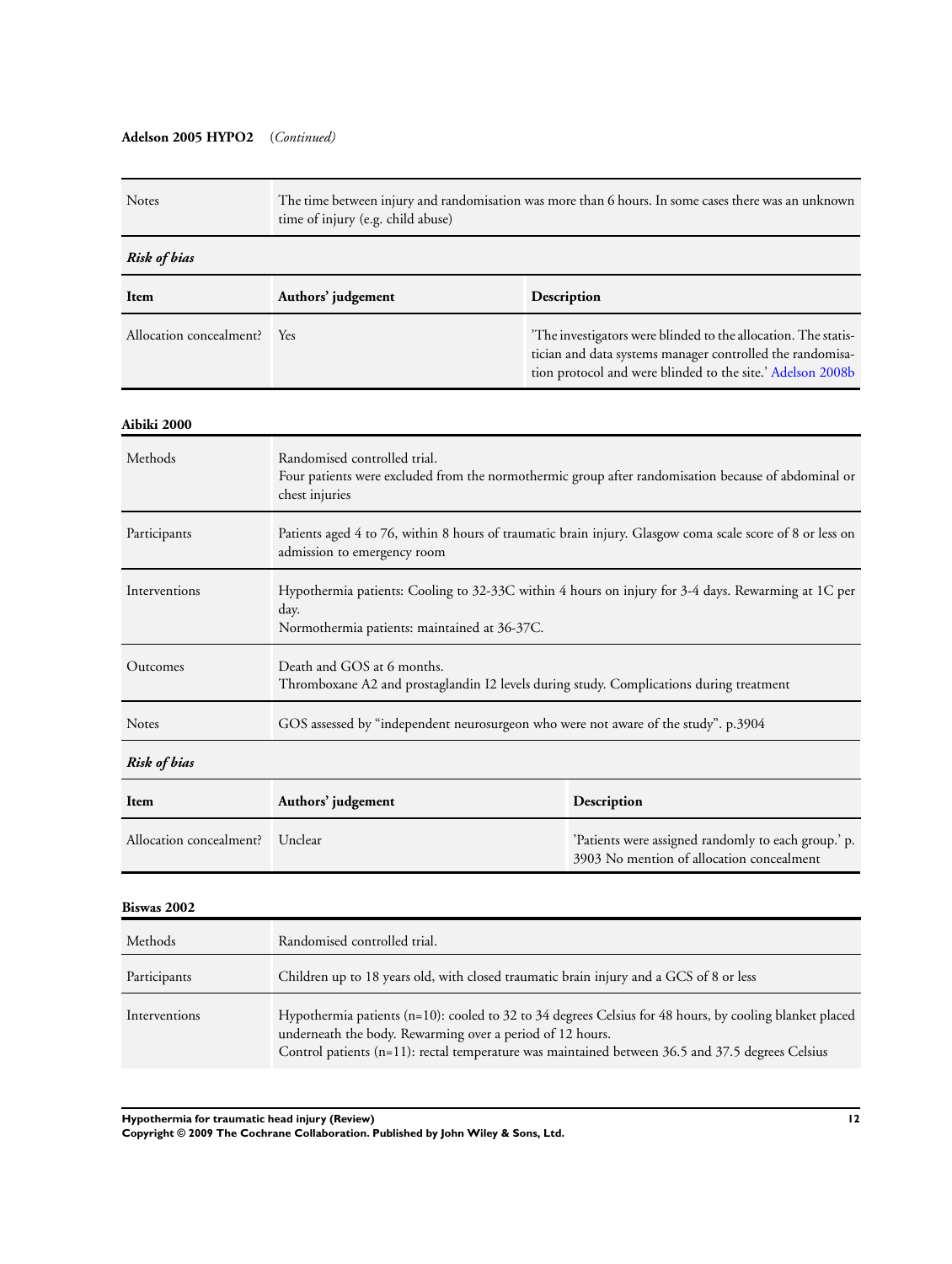## **Biswas 2002** (*Continued)*

| Outcomes                | Death.<br>GOS at three, six and 12 months.<br>ICP and CPP.                                                                                                                                                                                                                                                                     |                        |
|-------------------------|--------------------------------------------------------------------------------------------------------------------------------------------------------------------------------------------------------------------------------------------------------------------------------------------------------------------------------|------------------------|
| Notes                   | GOS assessed blind to allocation.<br>Analysis on an intention-to-treat basis.<br>Two patients in the hypo group were lost to follow-up and the end of the study period. (2/10 lost to<br>follow-up.)<br>Five patients in the control group were lost to follow-up at the end of the study period. (5/11 lost to<br>follow-up.) |                        |
| Risk of bias            |                                                                                                                                                                                                                                                                                                                                |                        |
| Item                    | Authors' judgement                                                                                                                                                                                                                                                                                                             | Description            |
| Allocation concealment? | Unclear                                                                                                                                                                                                                                                                                                                        | Not described.         |
| Clifton 1992            |                                                                                                                                                                                                                                                                                                                                |                        |
| Methods                 | Randomised controlled trial.                                                                                                                                                                                                                                                                                                   |                        |
| Participants            | Patients with GCS 4-8 with closed head injury but no major systemic injuries, in whom cooling could<br>begin within 6 hours of injury                                                                                                                                                                                          |                        |
| Interventions           | Hypothermia patients: cooling to 30-32C for 24 hours using cooling blankets and iced saline stomach<br>lavage. Rewarming over a period of 24 hours.<br>Control patients: No active temperature management.                                                                                                                     |                        |
| Outcomes                | Death and GOS at 3 months.<br>Complications during treatment phase.                                                                                                                                                                                                                                                            |                        |
| Notes                   | GOS was not assessed blind to treatment allocation.                                                                                                                                                                                                                                                                            |                        |
| <b>Risk of bias</b>     |                                                                                                                                                                                                                                                                                                                                |                        |
| Item                    | Authors' judgement<br>Description                                                                                                                                                                                                                                                                                              |                        |
| Allocation concealment? | Yes                                                                                                                                                                                                                                                                                                                            | By 'sealed envelopes'. |
| Clifton 1993            |                                                                                                                                                                                                                                                                                                                                |                        |
| Methods                 | Randomised controlled trial.                                                                                                                                                                                                                                                                                                   |                        |
| Participants            | Patients age 16 to 60, GCS 4-7 with closed head injury but no major systemic injuries, in whom cooling<br>could begin within 6 hours of injury                                                                                                                                                                                 |                        |

**Hypothermia for traumatic head injury (Review) 13**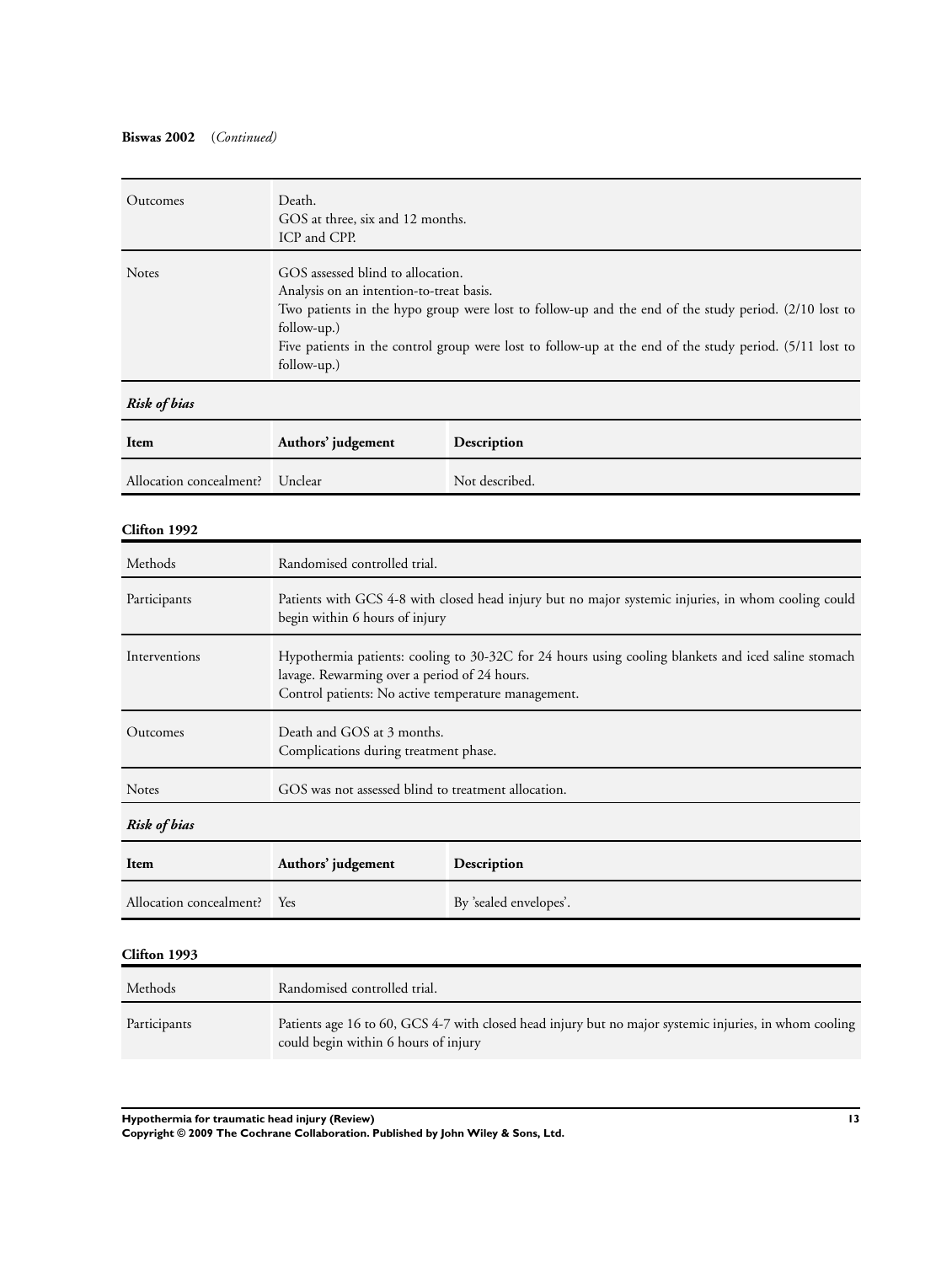## **Clifton 1993** (*Continued)*

| Interventions           | Hypothermia patients: cooling to 32-33C for 48 hours using cooling blankets. Rewarming over a period<br>of 48 hours.<br>Control patients: Cooling blankets were used to maintain body temperature at 37C for 80 hours                               |                                                                                                                                                   |
|-------------------------|-----------------------------------------------------------------------------------------------------------------------------------------------------------------------------------------------------------------------------------------------------|---------------------------------------------------------------------------------------------------------------------------------------------------|
| Outcomes                | Death and GOS at 3 months.<br>Complications during treatment period.<br>ICP during treatment period.                                                                                                                                                |                                                                                                                                                   |
| Notes                   | GOS assessed blind to treatment allocation.                                                                                                                                                                                                         |                                                                                                                                                   |
| <b>Risk of bias</b>     |                                                                                                                                                                                                                                                     |                                                                                                                                                   |
| Item                    | Authors' judgement                                                                                                                                                                                                                                  | Description                                                                                                                                       |
| Allocation concealment? | Yes                                                                                                                                                                                                                                                 | By 'sealed envelopes'.                                                                                                                            |
| Clifton 2001            |                                                                                                                                                                                                                                                     |                                                                                                                                                   |
| Methods                 | Randomised controlled trial.                                                                                                                                                                                                                        |                                                                                                                                                   |
| Participants            | Patients aged 16 to 65 with a non-penetrating head injury and a Glasgow coma scale of 3 to 8 after<br>resuscitation                                                                                                                                 |                                                                                                                                                   |
| Interventions           | Hypothermia patients: cooling to 32.5-34C for 48 hours using ice, cold gastric lavage, unwarmed ventilator<br>gases, and then temperature control pads. Rewarming at rate of up to 0.5C in 2 hours.<br>Control: Body temperature maintained at 37C. |                                                                                                                                                   |
| Outcomes                | Death and GOS at 6 months.<br>ICP monitored during treatment.<br>Nine neurobehavioural and neuropsychological scales at 6 months                                                                                                                    |                                                                                                                                                   |
| Notes                   | GOS was assessed blind to treatment allocation.<br>Outcome data missing for 7 patients, and not presented for 17 patients whose entry details were incomplete                                                                                       |                                                                                                                                                   |
| <b>Risk of bias</b>     |                                                                                                                                                                                                                                                     |                                                                                                                                                   |
| Item                    | Authors' judgement                                                                                                                                                                                                                                  | Description                                                                                                                                       |
| Allocation concealment? | Yes                                                                                                                                                                                                                                                 | Allocation concealment unclear, but report states that "only the study<br>biostatistician was aware of each patient's treatment group assignment" |

**Hypothermia for traumatic head injury (Review) 14**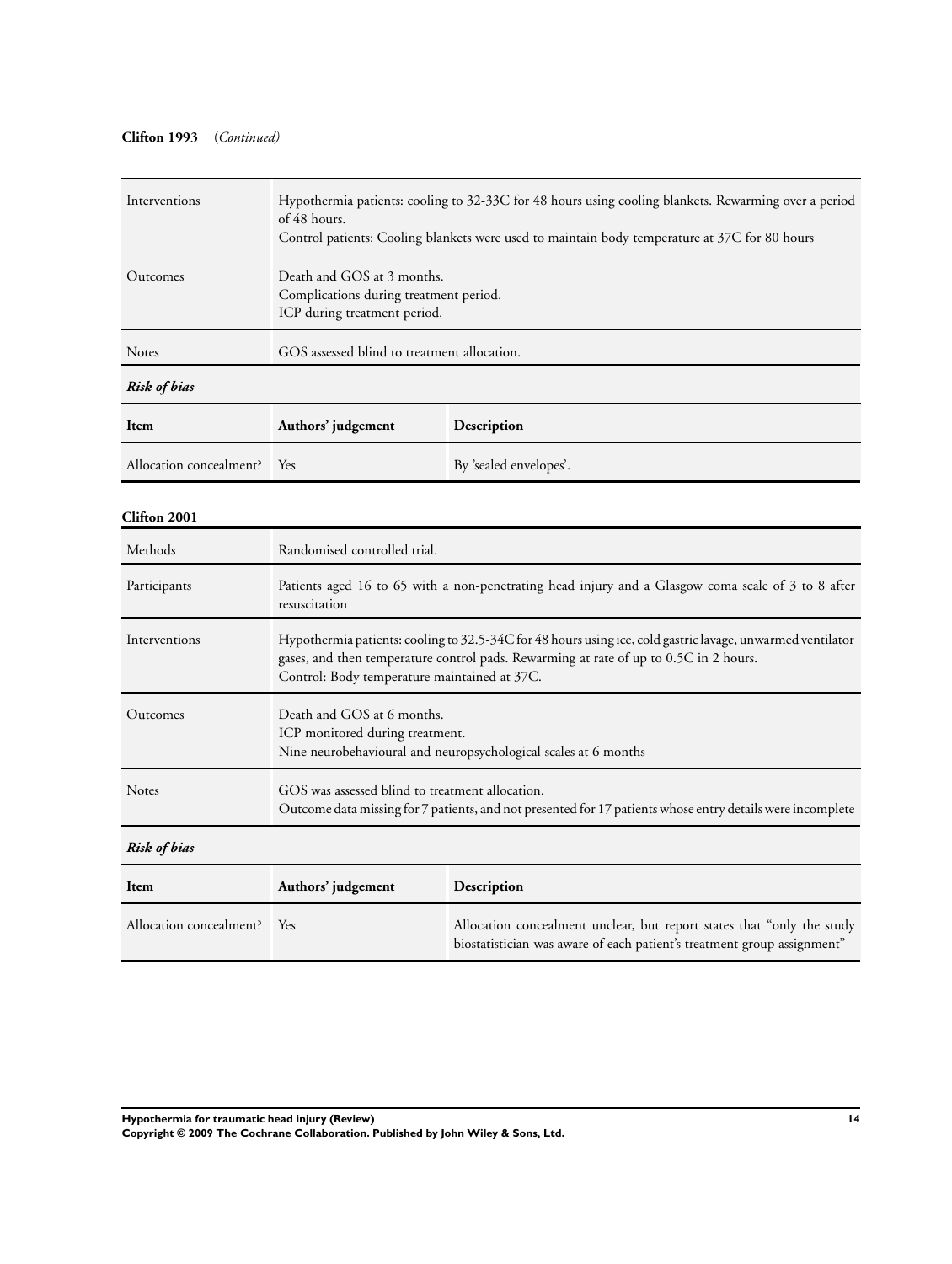## **Hashiguchi 2003**

| Methods                 | Randomised controlled trial. Allocation method not stated.                                                                                                                                                                                                                                                                                                                                                                                                                                                                                                                      |                                                                                                                |
|-------------------------|---------------------------------------------------------------------------------------------------------------------------------------------------------------------------------------------------------------------------------------------------------------------------------------------------------------------------------------------------------------------------------------------------------------------------------------------------------------------------------------------------------------------------------------------------------------------------------|----------------------------------------------------------------------------------------------------------------|
| Participants            | to control intracranial hypertension.' p.1055                                                                                                                                                                                                                                                                                                                                                                                                                                                                                                                                   | Participants age 10 years or older, with a GCS of 8 or less, 'who required continuous infusion of barbiturates |
| Interventions           | Hypothermia patients $(n=9)$ : intracranial temperature in the lateral ventricle was maintained at 33.5 to<br>34.5 degrees Celsius for 48 hours, by water circulating blankets above and below the body. Rewarming<br>over a period of 3 days, by 1 degree Celsius each day.<br>Control patients (n=8): intracranial temperature was maintained between 36.5 and 37.5 degrees Celsius<br>for 5 days, by water circulating blankets above and below the body<br>Barbiturates were given to both groups at 6 to 8 mg/kg/h for the first 48 hours, then at 2 mg/kg/h for 3<br>days |                                                                                                                |
| Outcomes                |                                                                                                                                                                                                                                                                                                                                                                                                                                                                                                                                                                                 |                                                                                                                |
| <b>Notes</b>            |                                                                                                                                                                                                                                                                                                                                                                                                                                                                                                                                                                                 |                                                                                                                |
| <b>Risk of bias</b>     |                                                                                                                                                                                                                                                                                                                                                                                                                                                                                                                                                                                 |                                                                                                                |
| Item                    | Authors' judgement                                                                                                                                                                                                                                                                                                                                                                                                                                                                                                                                                              | Description                                                                                                    |
| Allocation concealment? | Unclear                                                                                                                                                                                                                                                                                                                                                                                                                                                                                                                                                                         | Not described.                                                                                                 |
| Hirayama 1994           |                                                                                                                                                                                                                                                                                                                                                                                                                                                                                                                                                                                 |                                                                                                                |
| Methods                 | Randomised controlled trial. Allocation method not stated.                                                                                                                                                                                                                                                                                                                                                                                                                                                                                                                      |                                                                                                                |
| $D$ orticinante         | $Dat is a constant 2 + 8 and 2 + 6 = 81.$                                                                                                                                                                                                                                                                                                                                                                                                                                                                                                                                       |                                                                                                                |

| Participants            | Patients age 18 to 81, GCS 3-7 with closed head injury. Hypothermia started within 6 hours of injury                                                  |                |
|-------------------------|-------------------------------------------------------------------------------------------------------------------------------------------------------|----------------|
| Interventions           | Hypothermia patients: cooling to 32-33C for 48 hours using cooling blankets. Rewarming over a period<br>of 48 hours.<br>Control patients: Not stated. |                |
| Outcomes                | Death and GOS at 3 months.<br>ICP during treatment period.                                                                                            |                |
| <b>Notes</b>            | Blinding of outcome assessment not stated.                                                                                                            |                |
| <b>Risk of bias</b>     |                                                                                                                                                       |                |
| Item                    | Authors' judgement<br>Description                                                                                                                     |                |
| Allocation concealment? | Unclear                                                                                                                                               | Not described. |

**Hypothermia for traumatic head injury (Review) 15**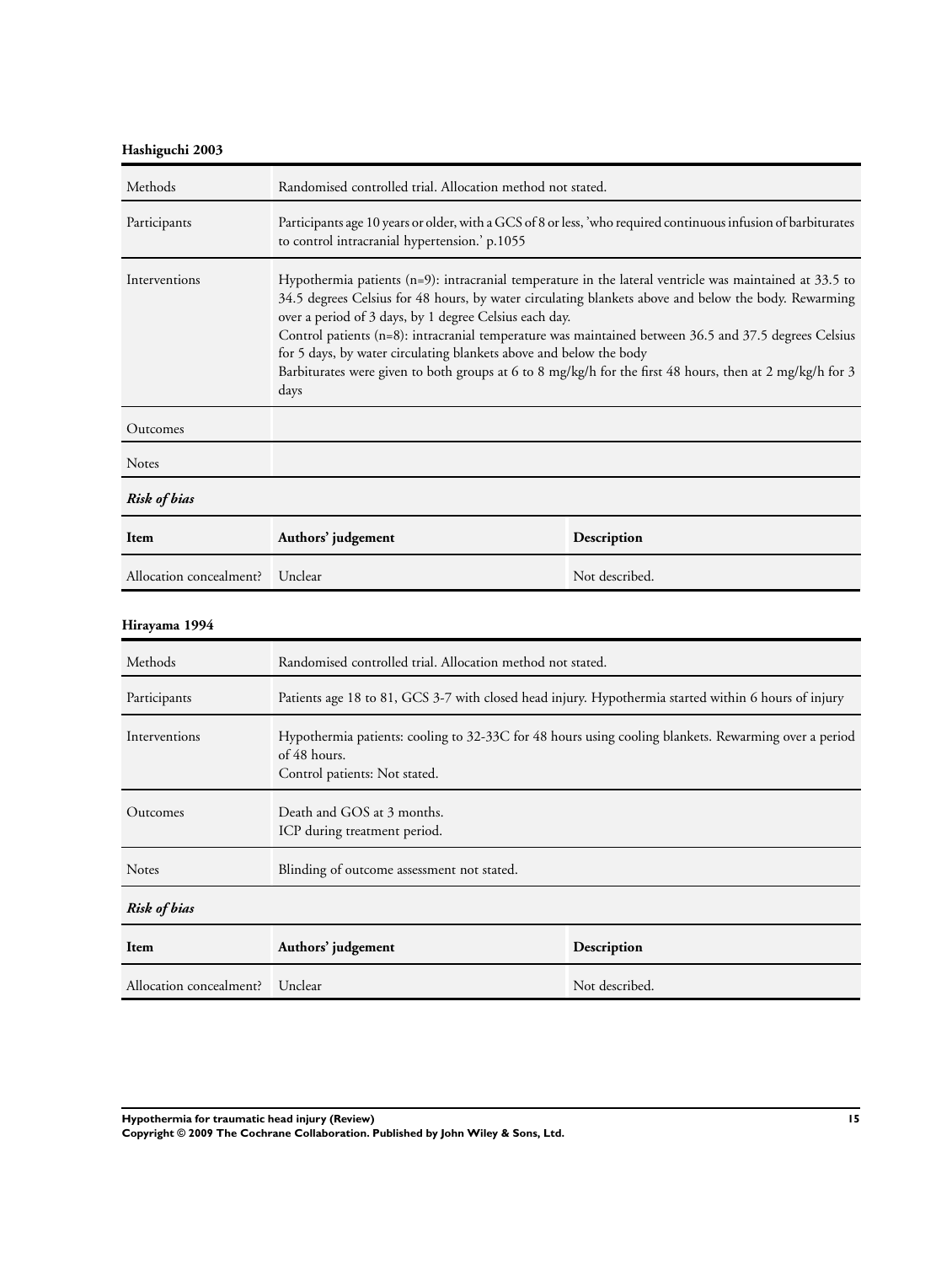## **Ishikura 1998**

| Methods                 | Randomised controlled trial. Allocation by 'random sampling'              |                                                                                                                                                         |
|-------------------------|---------------------------------------------------------------------------|---------------------------------------------------------------------------------------------------------------------------------------------------------|
| Participants            | Patients with GCS 3-8 with closed head injury.                            |                                                                                                                                                         |
| Interventions           | 'Moderate hypothermia' without any details.                               |                                                                                                                                                         |
| Outcomes                | Thrombopoetin levels during treatment.<br>Deaths in hypothermia arm only. |                                                                                                                                                         |
| <b>Notes</b>            | Abstract only.                                                            |                                                                                                                                                         |
| Risk of bias            |                                                                           |                                                                                                                                                         |
| Item                    | Authors' judgement                                                        | Description                                                                                                                                             |
| Allocation concealment? | Unclear                                                                   | '11 patients with severe closed head injuries were<br>divided into two groups by random sampling.' No<br>information provided on allocation concealment |

## **Jiang 2000**

| Methods                 | Randomised controlled trial. Allocation method not clear.                                                                                                                                       |                |
|-------------------------|-------------------------------------------------------------------------------------------------------------------------------------------------------------------------------------------------|----------------|
| Participants            | Patients with mean age of 41 years, GCS 3-8.                                                                                                                                                    |                |
| Interventions           | Hypothermia patients: 'Mild hypothermia' induced using cooling blankets until ICP within 'normal<br>range' for 24 hours.<br>Control patients: Temperature maintained between 37-38C for 14 days |                |
| Outcomes                | Death and GOS at 12 months.<br>Complications.                                                                                                                                                   |                |
| <b>Notes</b>            | Assessment by MD blinded to treatment allocation.                                                                                                                                               |                |
| <b>Risk of bias</b>     |                                                                                                                                                                                                 |                |
| Item                    | Authors' judgement                                                                                                                                                                              | Description    |
| Allocation concealment? | Unclear                                                                                                                                                                                         | Not described. |
| Marion 1997             |                                                                                                                                                                                                 |                |

| Methods      | Randomised controlled trial. Allocation by 'sealed envelopes'                                                   |
|--------------|-----------------------------------------------------------------------------------------------------------------|
| Participants | Patients age 16 to 75, GCS 3-7 with closed head injury, in whom cooling could begin within 6 hours of<br>injury |

**Hypothermia for traumatic head injury (Review) 16**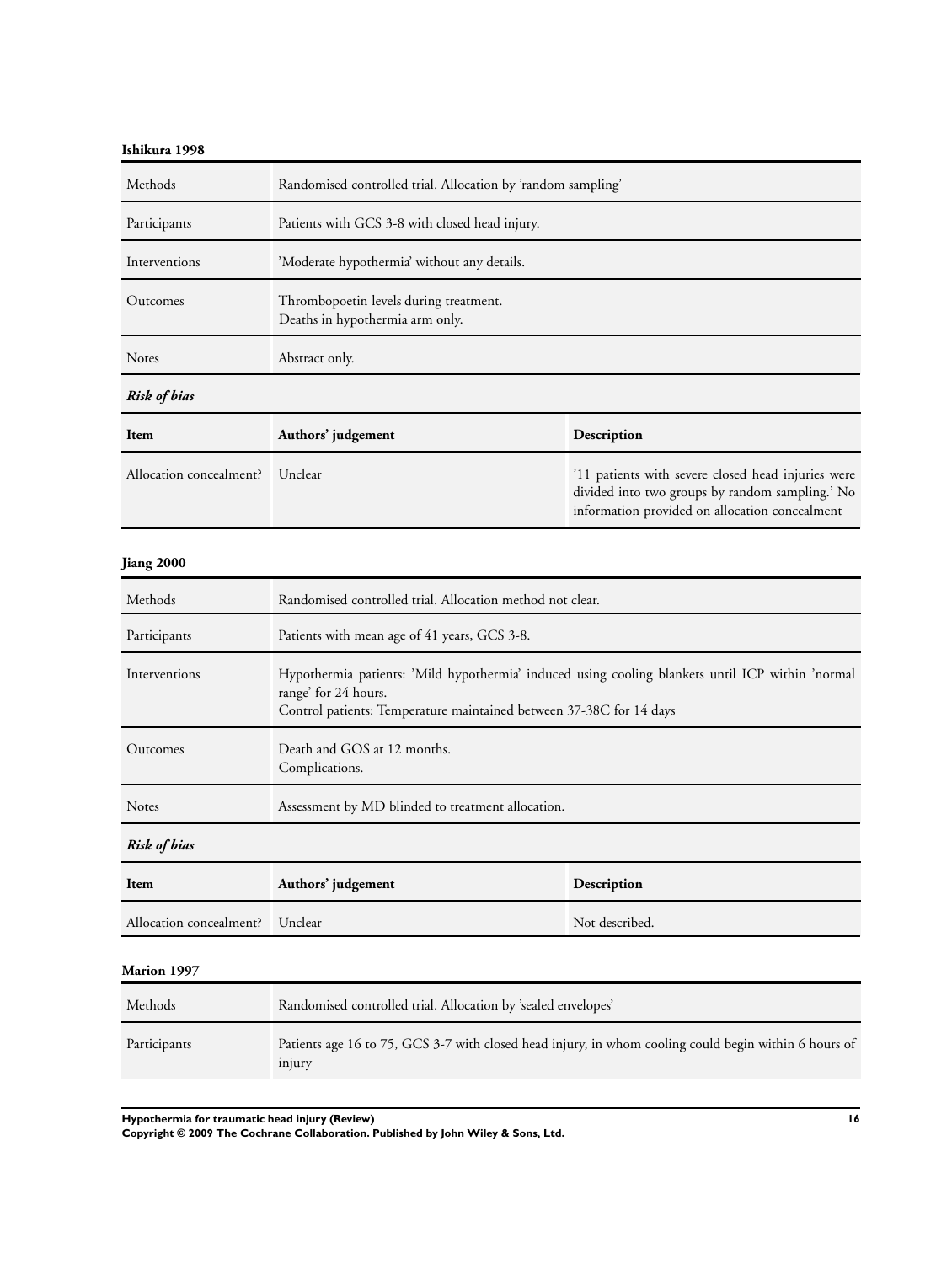## **Marion 1997** (*Continued)*

| Interventions | Hypothermia patients: Cooling to 32-33C for 24 hours using cooling blankets and nasogastric lavage.<br>Rewarming over a period of 12 hours.<br>Control patients: Active management of temperature to 37-38.5C during five day treatment period |
|---------------|------------------------------------------------------------------------------------------------------------------------------------------------------------------------------------------------------------------------------------------------|
| Outcomes      | Death and GOS at 3, 6 and 12 months.<br>ICP and CPP values during treatment phase.<br>Complications for subset.                                                                                                                                |
| <b>Notes</b>  | GOS assessment by psychiatrist blinded to treatment allocation                                                                                                                                                                                 |
| Risk of bias  |                                                                                                                                                                                                                                                |

| Item                        | Authors' judgement | Description                                                                                                                                                                                                                                                              |
|-----------------------------|--------------------|--------------------------------------------------------------------------------------------------------------------------------------------------------------------------------------------------------------------------------------------------------------------------|
| Allocation concealment? Yes |                    | 'Using a block-randomization scheme, we assigned<br>patients with a Glasgow coma score of 3 or 4 to a<br>treatment group separately from those with a score<br>of 5 to 7 by choosing among equal numbers of sealed<br>envelopes containing the group assignments.' p.540 |

## **Meissner 1998**

| Methods                     | Randomised controlled trial.                                                                                 |                        |
|-----------------------------|--------------------------------------------------------------------------------------------------------------|------------------------|
| Participants                | Patients with severe blunt head injury, in whom cooling could begin within 8 hours of injury                 |                        |
| Interventions               | Hypothermia patients: Cooling to 32-33C for 48 hours.<br>Control patients: Temperature maintained at 36-37C. |                        |
| Outcomes                    | Death.<br>Infections.                                                                                        |                        |
| <b>Notes</b>                | GOS assessed at 6 months by non-blinded assessor, but not yet available                                      |                        |
| <b>Risk of bias</b>         |                                                                                                              |                        |
| Item                        | Authors' judgement                                                                                           | Description            |
| Allocation concealment? Yes |                                                                                                              | By 'sealed envelopes'. |

**Hypothermia for traumatic head injury (Review) 17**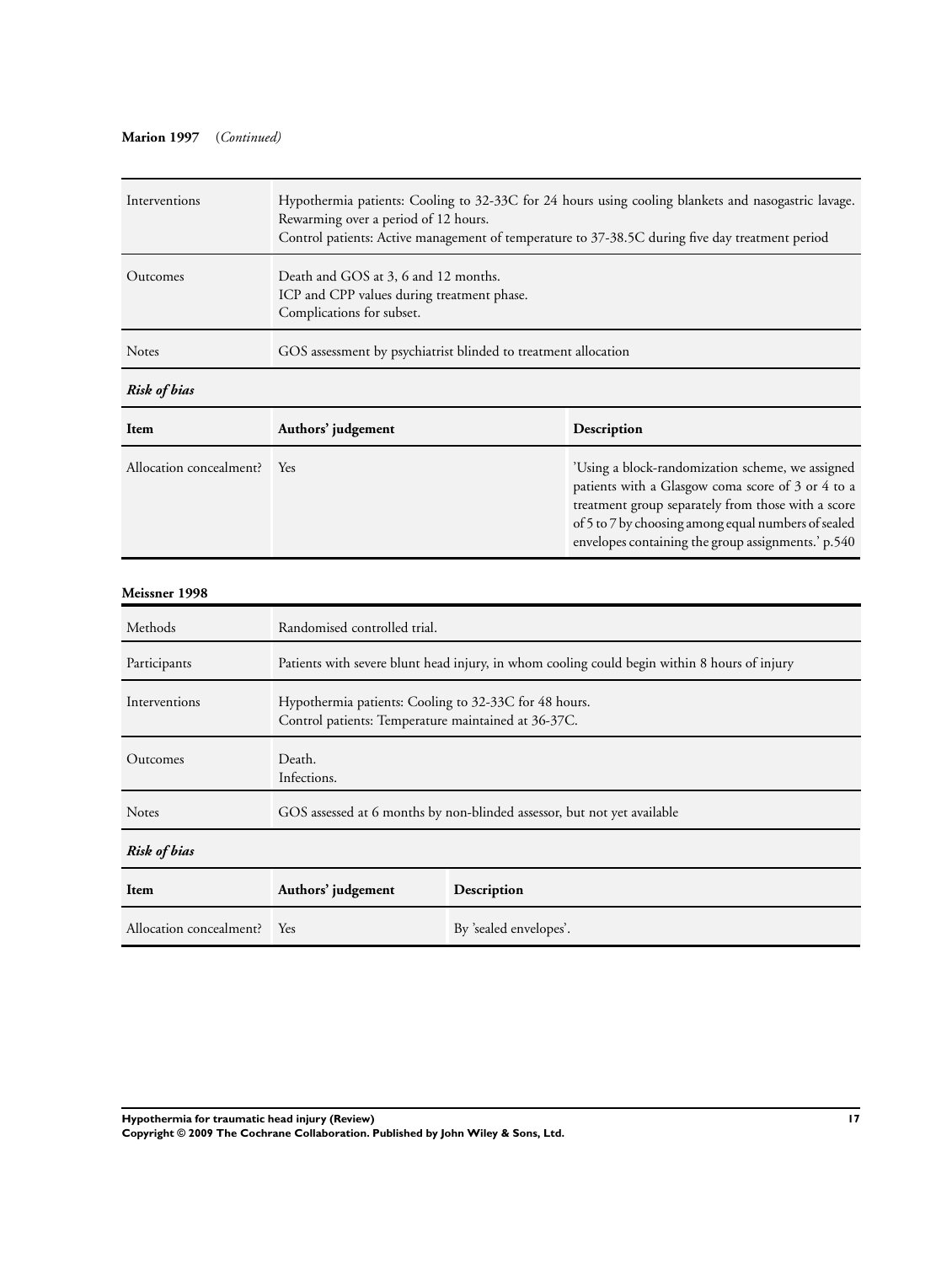## **Meissner 2003a**

| Methods                 | Randomised controlled trial.                                                                                                                                     |                |
|-------------------------|------------------------------------------------------------------------------------------------------------------------------------------------------------------|----------------|
| Participants            | Patients with severe blunt head injury. Intervention was started within 8 hours of injury                                                                        |                |
| Interventions           | Hypothermia patients: Cooling to 32-33C for 48 hours.<br>Control patients: Temperature maintained at 36-37C.                                                     |                |
| Outcomes                | Heart rate.<br>Mean blood pressure.<br>Plasma cortisol.                                                                                                          |                |
| Notes                   | Primary outcome of study was moderate hypothermia on the cardiovascular and cortisol response in severe<br>head injury<br>No mortality data reported.            |                |
| <b>Risk of bias</b>     |                                                                                                                                                                  |                |
| Item                    | Authors' judgement                                                                                                                                               | Description    |
| Allocation concealment? | Unclear                                                                                                                                                          | Not described. |
| Meissner 2003b          |                                                                                                                                                                  |                |
| Methods                 | Randomised controlled trial.                                                                                                                                     |                |
| Participants            | Patients aged 18 or older, with severe closed head injury with a GCS <= 9. Intervention was started within<br>8 hours of injury                                  |                |
| Interventions           | Hypothermia patients: Cooling to 32-33C for 24-48 hours. Cooling was by water blankets and forced<br>air.<br>Control patients: Temperature maintained at 36-37C. |                |
| Outcomes                | <b>TSH</b><br>TT4<br>FT4<br>TT3<br>FT3<br>RT3                                                                                                                    |                |
| Notes                   | This study examined thyroid hormone response in relation to therapeutic hypothermia                                                                              |                |
| <b>Risk of bias</b>     |                                                                                                                                                                  |                |
| Item                    | Authors' judgement<br>Description                                                                                                                                |                |
| Allocation concealment? | Unclear                                                                                                                                                          | Not described. |

**Hypothermia for traumatic head injury (Review) 18**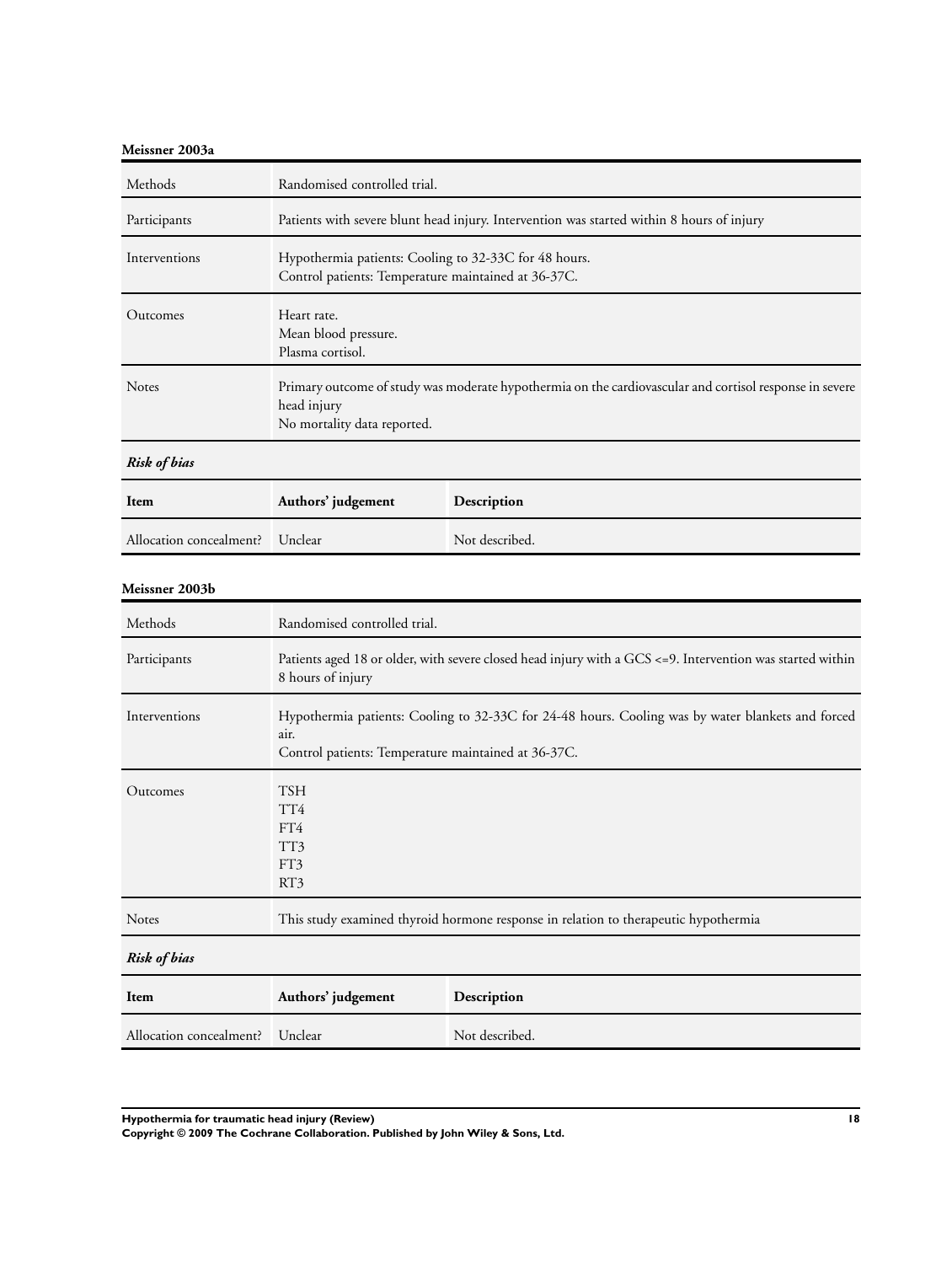## **Qiu 2007**

| Methods                 | Randomised, controlled, double-blind trial.                                                                                                                                                                         |                                                                                                                                                                                                                        |
|-------------------------|---------------------------------------------------------------------------------------------------------------------------------------------------------------------------------------------------------------------|------------------------------------------------------------------------------------------------------------------------------------------------------------------------------------------------------------------------|
| Participants            | Patients 18-65 years old with traumatic brain injury with a Glasgow Coma Scale score of 8 or less                                                                                                                   |                                                                                                                                                                                                                        |
| Interventions           | Hypothermia patients: Cooling to 33-35C for 4 days after craniotomy, using a cooling blanket and cooling<br>head cap with circulating water at 4C. 'Natural' rewarming.<br>Normothermia patients: cooling not used. |                                                                                                                                                                                                                        |
| Outcomes                | Mortality.<br>ICP.<br>Serum superoxide dismutase level.<br>Glasgow Outcome Scale at 1 year post-intervention.                                                                                                       |                                                                                                                                                                                                                        |
| <b>Notes</b>            |                                                                                                                                                                                                                     |                                                                                                                                                                                                                        |
| <b>Risk of bias</b>     |                                                                                                                                                                                                                     |                                                                                                                                                                                                                        |
| Item                    | Authors' judgement                                                                                                                                                                                                  | Description                                                                                                                                                                                                            |
| Allocation concealment? | Yes                                                                                                                                                                                                                 | 'Allocation and randomization was concealed so that the<br>study investigators were not aware to which group the pa-<br>tient would be assigned, and the allocation sequence was<br>protected until assignment.' p.230 |

#### **Shiozaki 1993**

| Methods                 | Randomised controlled trial.                                                                                                                                                                                                                                |                |
|-------------------------|-------------------------------------------------------------------------------------------------------------------------------------------------------------------------------------------------------------------------------------------------------------|----------------|
| Participants            | Patients age 10 or over, GCS 8 or less with head injury, who 'required continuous infusion of barbiturates<br>to control intracranial hypertension'. p.363                                                                                                  |                |
| Interventions           | Hypothermia patients: cooling to 33.5-34.5C using water-circulating cooling blankets for a minimum of<br>48 hours and until ICP was below 20 mmHg for 24 hours. Rewarming over a period of 24 hours.<br>Control patients: No active temperature management. |                |
| Outcomes                | Death and GOS at 6 months.<br>Pneumonia.<br>Complications during treatment.<br>ICP and CPP values during treatment period for hypothermic arm only                                                                                                          |                |
| <b>Notes</b>            | GOS assessed blind to treatment allocation.                                                                                                                                                                                                                 |                |
| <b>Risk of bias</b>     |                                                                                                                                                                                                                                                             |                |
| Item                    | Authors' judgement                                                                                                                                                                                                                                          | Description    |
| Allocation concealment? | Unclear                                                                                                                                                                                                                                                     | Not described. |

**Hypothermia for traumatic head injury (Review) 19**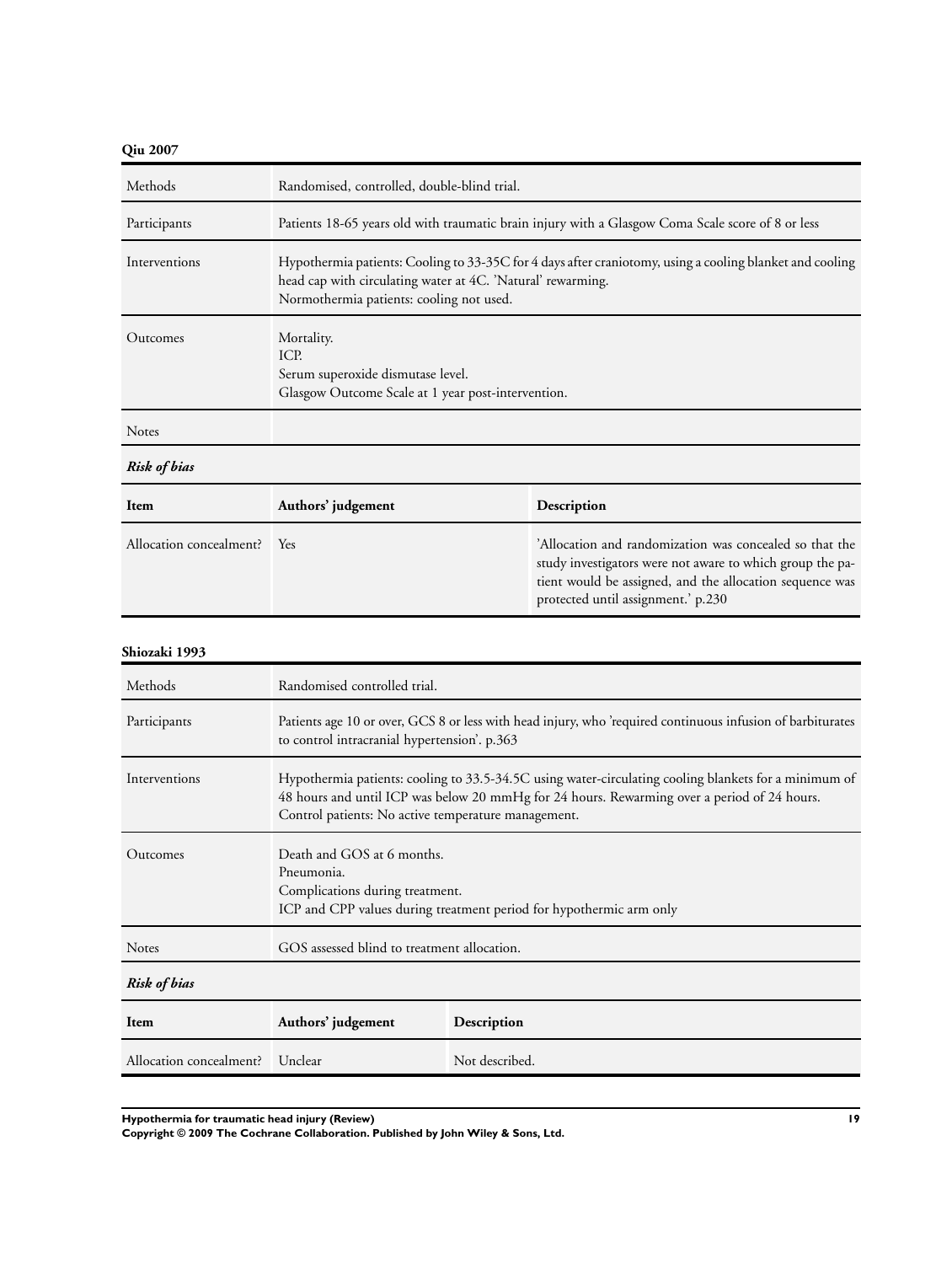| Shiozaki 1999           |                                                                                                                                                                                                           |                                                                                                          |  |
|-------------------------|-----------------------------------------------------------------------------------------------------------------------------------------------------------------------------------------------------------|----------------------------------------------------------------------------------------------------------|--|
| Methods                 | Randomised controlled trial. Allocation concealment not clear.<br>No loss to follow up.                                                                                                                   |                                                                                                          |  |
| Participants            | Patients age 10 and above with traumatic brain injury, a Glasgow coma scale of 8 or less, and 'who required<br>continuous infusion of barbiturate medication to control intracranial hypertension.' p.185 |                                                                                                          |  |
| Interventions           | Hypothermia patients: cooling to 33.5-34.5C for 48 hours, using water circulating blankets. Rewarming<br>at 1C per day.<br>Normothermia patients: maintained at 36.5-37.5C.                               |                                                                                                          |  |
| Outcomes                | Death and GOS at 6 months.<br>Complications.                                                                                                                                                              |                                                                                                          |  |
| <b>Notes</b>            | Blinding of outcome assessment not stated.                                                                                                                                                                |                                                                                                          |  |
| <b>Risk of bias</b>     |                                                                                                                                                                                                           |                                                                                                          |  |
| Item                    | Authors' judgement                                                                                                                                                                                        | Description                                                                                              |  |
| Allocation concealment? | Unclear                                                                                                                                                                                                   | Not described.                                                                                           |  |
| Shiozaki 2001           |                                                                                                                                                                                                           |                                                                                                          |  |
| Methods                 | Randomised controlled trial.<br>Allocation concealment not clear.<br>No loss to follow up.                                                                                                                |                                                                                                          |  |
| Participants            | below 25mmHg by conventional therapies'. p.50                                                                                                                                                             | Patients with traumatic brain injury, a Glasgow coma scale of 8 or less, and 'in whom ICP was maintained |  |
| Interventions           | Hypothermia patients: Cooling to 33.5-34.5C for 48 hours, using cooling blankets and gastric lavage.<br>Rewarming at 1C per day.<br>Normothermia patients: maintained at 36.5-37.5C.                      |                                                                                                          |  |
| Outcomes                | Death and GOS at 3 months.<br>Complications                                                                                                                                                               |                                                                                                          |  |
| Notes                   | Blinding of outcome assessment not stated.                                                                                                                                                                |                                                                                                          |  |
| <b>Risk of bias</b>     |                                                                                                                                                                                                           |                                                                                                          |  |
| Item                    | Authors' judgement                                                                                                                                                                                        | Description                                                                                              |  |
| Allocation concealment? | Unclear                                                                                                                                                                                                   | Not described.                                                                                           |  |

**Hypothermia for traumatic head injury (Review) 20**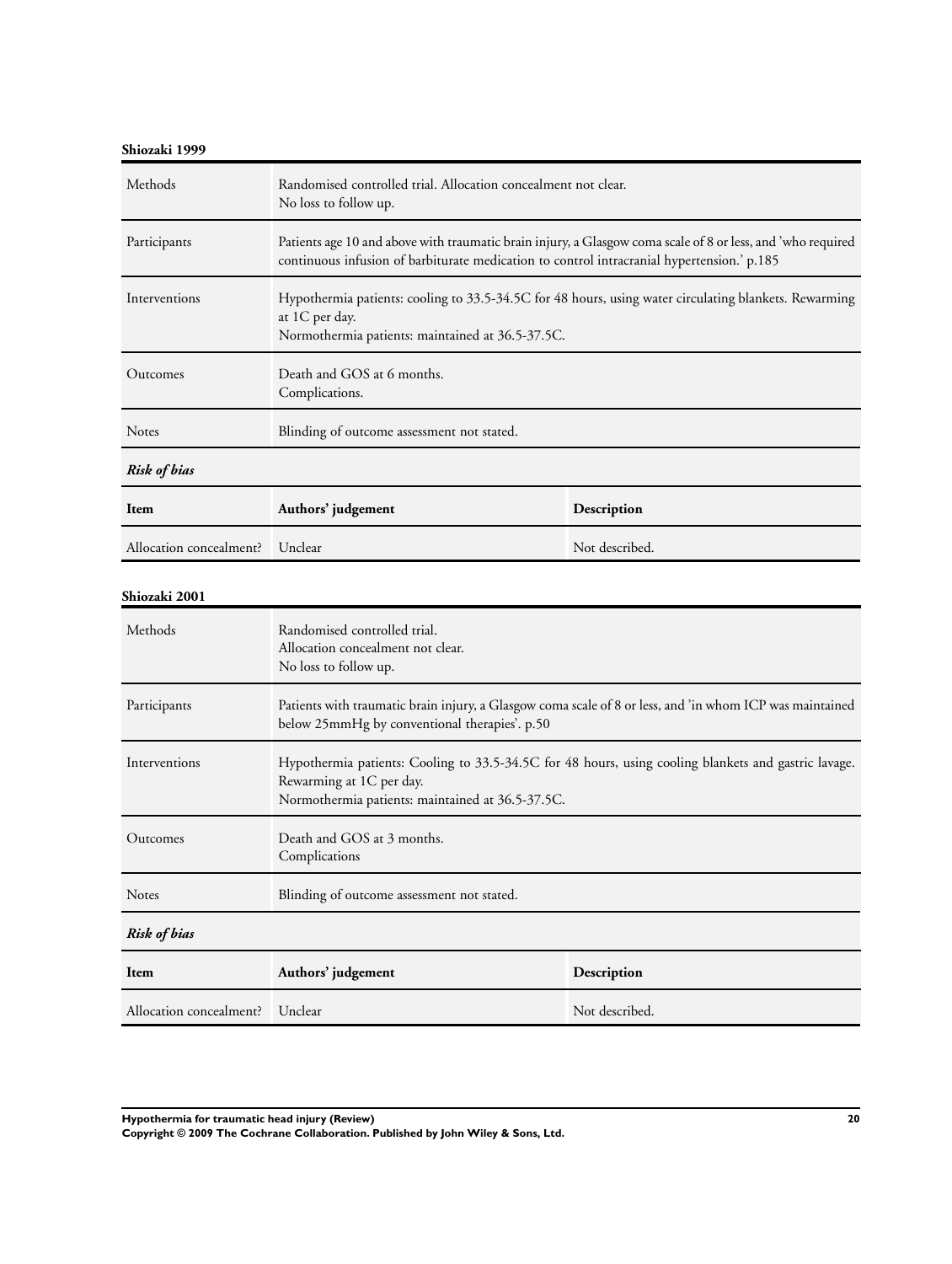| Smrcka 2005             |                                                                                                                                                                  |                                                                                                      |
|-------------------------|------------------------------------------------------------------------------------------------------------------------------------------------------------------|------------------------------------------------------------------------------------------------------|
| Methods                 | Randomised controlled trial - randomisation method not described.<br>No loss to follow up described.                                                             |                                                                                                      |
| Participants            | Patients with traumatic brain injury with a Glasgow Coma Scale score of 8 or less, who were up to age 61<br>years of age                                         |                                                                                                      |
| Interventions           | Hypothermia (n=37): surface cooling to 34C for 72 hours. Temperature measured in urinary bladder.<br>Passive rewarming<br>Normothermia (n=35): cooling not used. |                                                                                                      |
| Outcomes                | ICP<br>CPP<br>$SvjO2$ (jugular bulb oxygen saturation)<br>GOS                                                                                                    |                                                                                                      |
| <b>Notes</b>            |                                                                                                                                                                  |                                                                                                      |
| <b>Risk of bias</b>     |                                                                                                                                                                  |                                                                                                      |
| Item                    | Authors' judgement                                                                                                                                               | Description                                                                                          |
| Allocation concealment? | Unclear                                                                                                                                                          | Not described.                                                                                       |
| Yan 2001                |                                                                                                                                                                  |                                                                                                      |
| Methods                 | Randomised controlled trial.<br>Allocation concealment not described.<br>No loss to follow up described.                                                         |                                                                                                      |
| Participants            | initial assessment                                                                                                                                               | Patients with traumatic brain injury within 10 hours of injury and a Glasgow Coma Scale of 3 to 8 on |
| Interventions           | 'Natural' rewarming.<br>Normothermia patients: cooling not used.                                                                                                 | Hypothermia patients: Cooling to 32-34C for 3-5 days, using a cooling bed and, in some, ice blocks.  |
| Outcomes                | Death, follow up period unclear.<br>Neuroelectrophysiological measurements.                                                                                      |                                                                                                      |
| Notes                   | Blinding of outcome assessment not stated.                                                                                                                       |                                                                                                      |
| <b>Risk of bias</b>     |                                                                                                                                                                  |                                                                                                      |
| Item                    | Authors' judgement                                                                                                                                               | Description                                                                                          |
| Allocation concealment? | Unclear                                                                                                                                                          | Not described.                                                                                       |

**Hypothermia for traumatic head injury (Review) 21**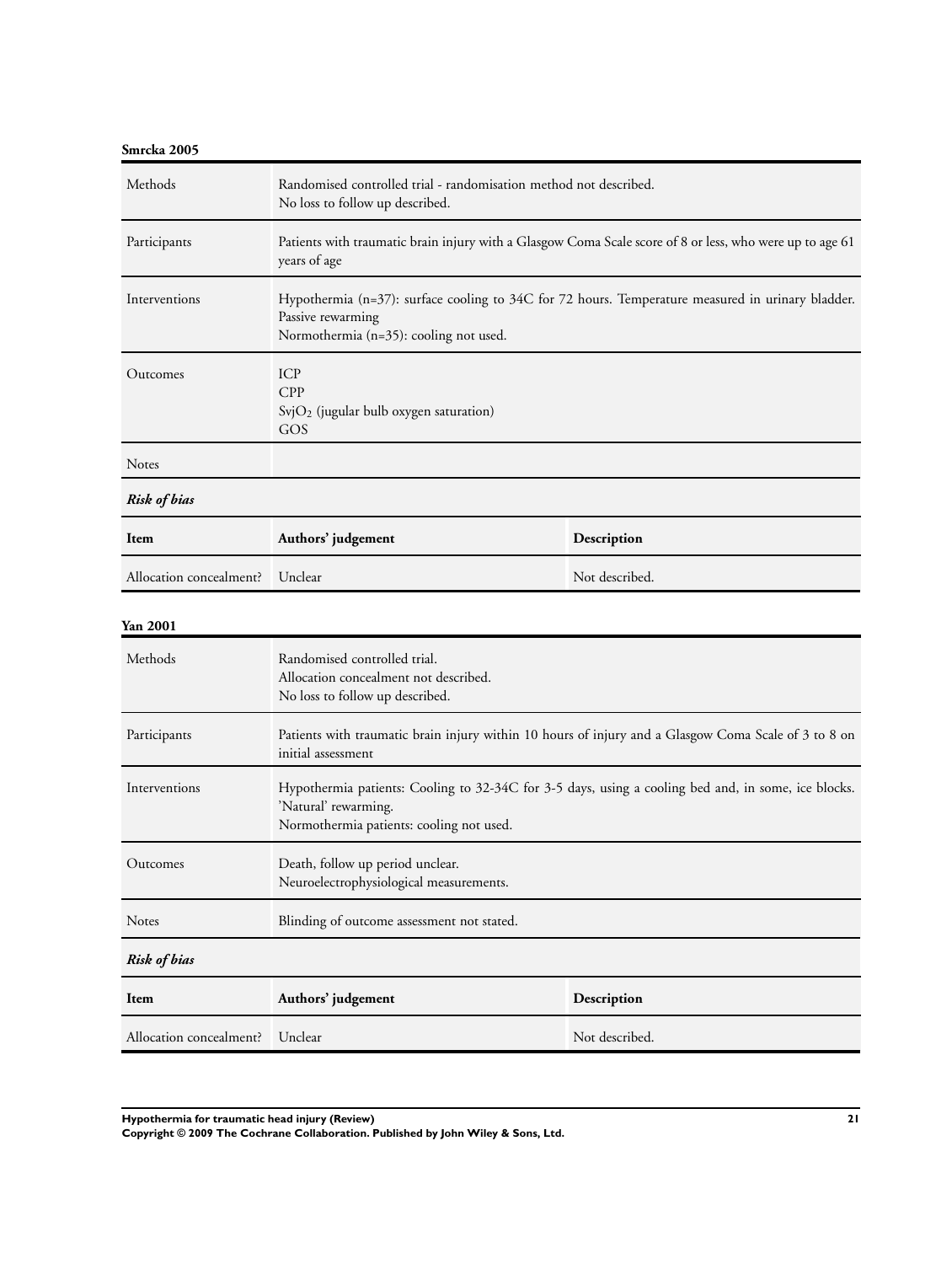## <span id="page-23-0"></span>**Zhang 2000**

| Methods                 | Randomised controlled trial.<br>Allocation concealment not described. No loss to follow up mentioned           |                |
|-------------------------|----------------------------------------------------------------------------------------------------------------|----------------|
| Participants            | Patients aged under 65 with traumatic brain injury and a Glasgow Coma Scale of 3-8 on admission to<br>hospital |                |
| Interventions           | Hypothermia patients: Cooling to 32-33C for 3-8 days.<br>Normothermia patients: temperature not stated.        |                |
| Outcomes                | Death, follow up period unclear.                                                                               |                |
| <b>Notes</b>            | Blinding of outcome assessment not stated.                                                                     |                |
| <b>Risk of bias</b>     |                                                                                                                |                |
| Item                    | Authors' judgement<br>Description                                                                              |                |
| Allocation concealment? | Unclear                                                                                                        | Not described. |

## **Characteristics of excluded studies** *[ordered by study ID]*

| Study           | Reason for exclusion                                                                                                               |
|-----------------|------------------------------------------------------------------------------------------------------------------------------------|
| Chouhan 2006    | Patients were not cooled for a minimum of 12 consecutive hours                                                                     |
| Fukuoka 2004    | Quasi-randomised study design.                                                                                                     |
| Gentilello 1997 | Randomised trial of rewarming therapy after accidental hypothermia in trauma                                                       |
| Hayashi 2002    | Not a randomised study.                                                                                                            |
| Hayashi 2005    | Not a randomised study.                                                                                                            |
| Legros 1985     | Not a randomised study.                                                                                                            |
| Liu 2005        | Patients who died within 72 hours of participating in the study were not included in the analysis                                  |
| Liu 2006        | Patients were not cooled for a minimum of 12 consecutive hours                                                                     |
| Nara 1997       | Unable to find sufficient information on study design.                                                                             |
| Nordby 1984     | Not a randomised comparison, and hypothermia confounded with barbituate therapy                                                    |
| Schulman 2005   | Patients to this study were excluded if they had evidence of acute brain injury and if they had previous traumatic<br>brain injury |

**Hypothermia for traumatic head injury (Review) 22**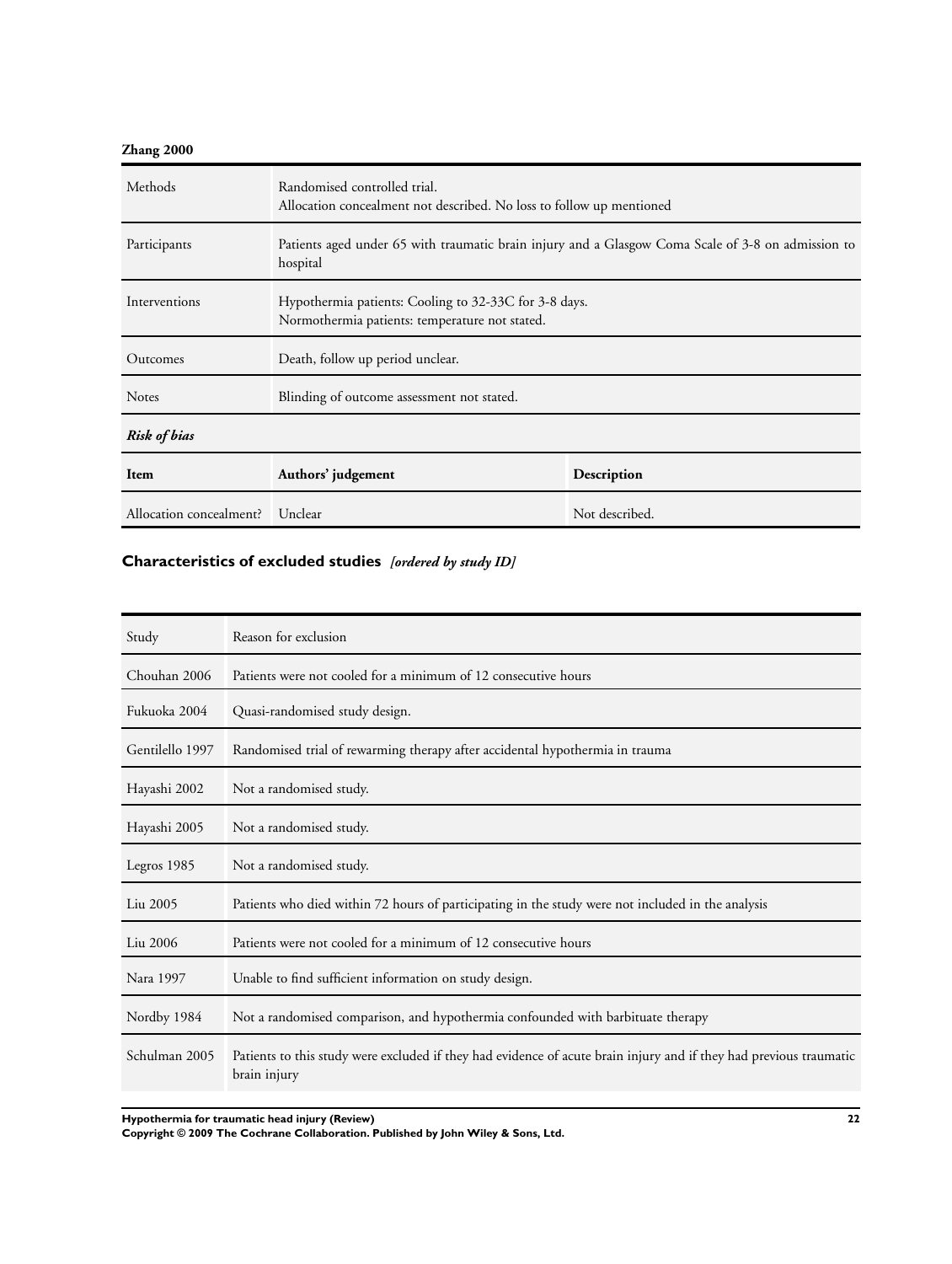#### <span id="page-24-0"></span>(*Continued)*

| <b>Shen 2000</b> | Not a randomised trial.                                                                      |
|------------------|----------------------------------------------------------------------------------------------|
| Wusi 2006        | Not a randomised trial.                                                                      |
|                  | Yamagami 1997 Not a randomised trial; hypothermia group GCS 4-6, normothermia group GCS 8-10 |

## **Characteristics of studies awaiting assessment** *[ordered by study ID]*

**Chen 2001**

| Methods       |                                                                                              |
|---------------|----------------------------------------------------------------------------------------------|
| Participants  |                                                                                              |
| Interventions |                                                                                              |
| Outcomes      |                                                                                              |
| Notes         | Awaiting clarification from authors about method of randomisation and allocation concealment |

## **Guo 2004**

| Methods       |                                                                                              |
|---------------|----------------------------------------------------------------------------------------------|
| Participants  |                                                                                              |
| Interventions |                                                                                              |
| Outcomes      |                                                                                              |
| <b>Notes</b>  | Awaiting clarification from authors about method of randomisation and allocation concealment |

## **Hutchison 2008**

| Methods       |                                                       |
|---------------|-------------------------------------------------------|
| Participants  |                                                       |
| Interventions |                                                       |
| Outcomes      |                                                       |
| <b>Notes</b>  | Data to be included in this review for issue 2, 2009. |

**Hypothermia for traumatic head injury (Review) 23**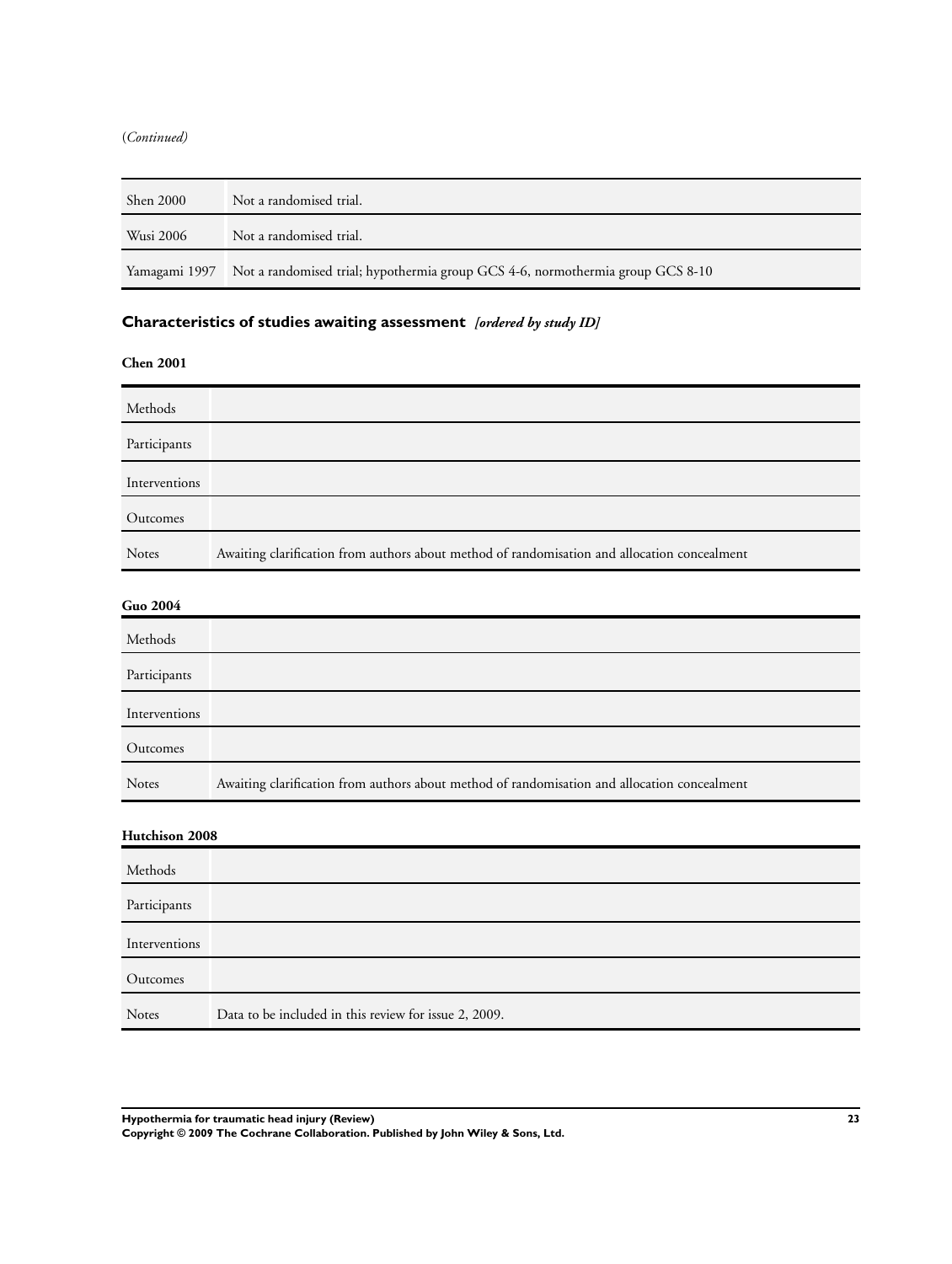## **Mrlian 2006**

| Methods       |                                                                                              |
|---------------|----------------------------------------------------------------------------------------------|
| Participants  |                                                                                              |
| Interventions |                                                                                              |
| Outcomes      |                                                                                              |
| <b>Notes</b>  | Awaiting clarification from authors about method of randomisation and allocation concealment |

## **Qiu 2005**

| Methods       |                                                                                              |
|---------------|----------------------------------------------------------------------------------------------|
| Participants  |                                                                                              |
| Interventions |                                                                                              |
| Outcomes      |                                                                                              |
| <b>Notes</b>  | Awaiting clarification from authors about method of randomisation and allocation concealment |

## **Qiu 2006**

| Methods       |                                                                                              |
|---------------|----------------------------------------------------------------------------------------------|
| Participants  |                                                                                              |
| Interventions |                                                                                              |
| Outcomes      |                                                                                              |
| <b>Notes</b>  | Awaiting clarification from authors about method of randomisation and allocation concealment |
|               |                                                                                              |

## **Wang 2005**

| Methods       |                                                                                              |
|---------------|----------------------------------------------------------------------------------------------|
| Participants  |                                                                                              |
| Interventions |                                                                                              |
| Outcomes      |                                                                                              |
| <b>Notes</b>  | Awaiting clarification from authors about method of randomisation and allocation concealment |

**Hypothermia for traumatic head injury (Review) 24**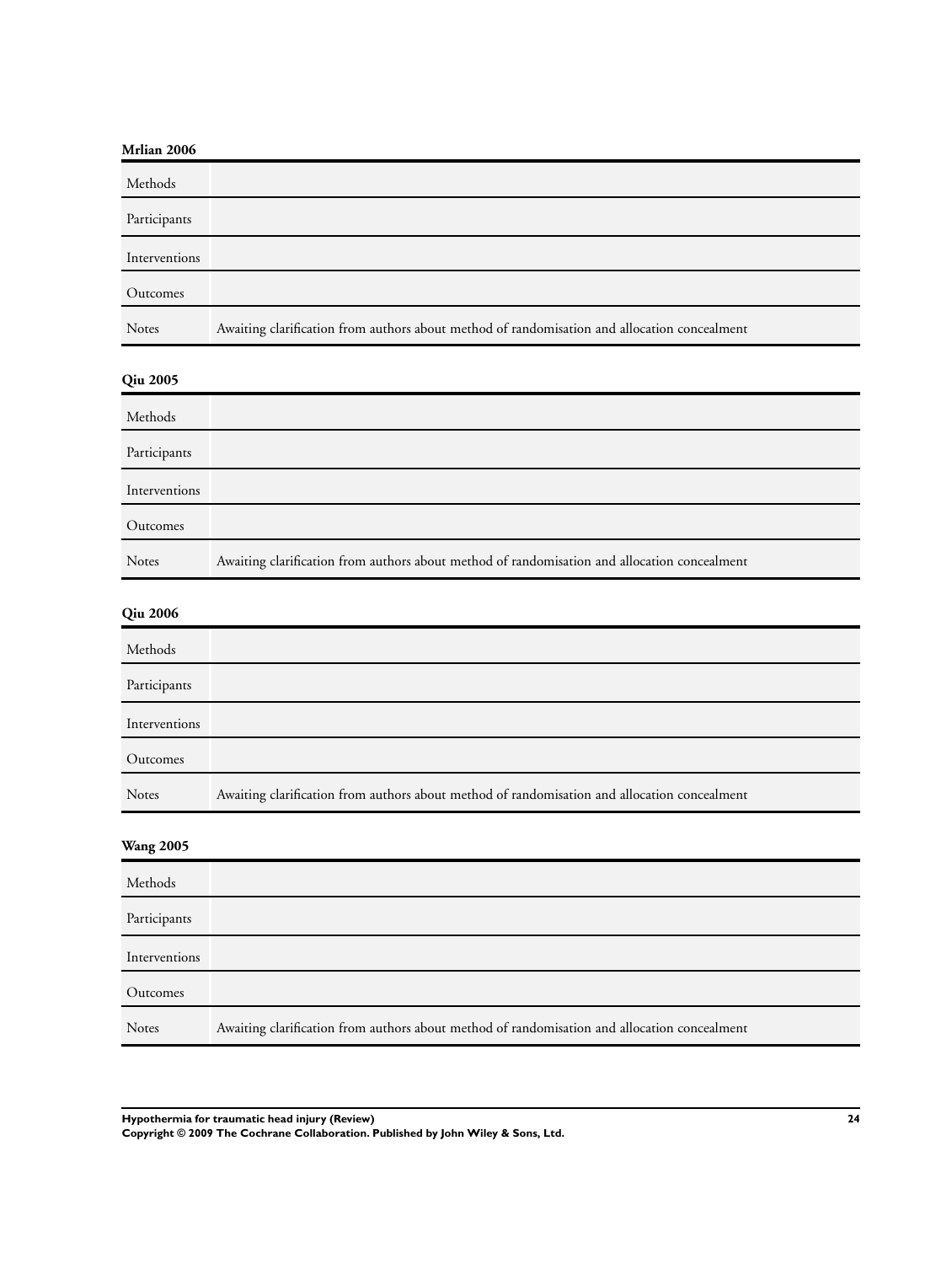|  | <b>Wang 2007</b> |  |
|--|------------------|--|
|--|------------------|--|

| Methods       |                                                                                              |
|---------------|----------------------------------------------------------------------------------------------|
| Participants  |                                                                                              |
| Interventions |                                                                                              |
| Outcomes      |                                                                                              |
| <b>Notes</b>  | Awaiting clarification from authors about method of randomisation and allocation concealment |

## **Xia 2005**

| Methods       |                                                                                              |
|---------------|----------------------------------------------------------------------------------------------|
| Participants  |                                                                                              |
| Interventions |                                                                                              |
| Outcomes      |                                                                                              |
| <b>Notes</b>  | Awaiting clarification from authors about method of randomisation and allocation concealment |

## **Yan 2007**

| Methods       |                                                                                              |
|---------------|----------------------------------------------------------------------------------------------|
| Participants  |                                                                                              |
| Interventions |                                                                                              |
| Outcomes      |                                                                                              |
| Notes         | Awaiting clarification from authors about method of randomisation and allocation concealment |
|               |                                                                                              |

## **Zhi 2003**

| Methods       |                                                                                              |
|---------------|----------------------------------------------------------------------------------------------|
| Participants  |                                                                                              |
| Interventions |                                                                                              |
| Outcomes      |                                                                                              |
| <b>Notes</b>  | Awaiting clarification from authors about method of randomisation and allocation concealment |

**Hypothermia for traumatic head injury (Review) 25**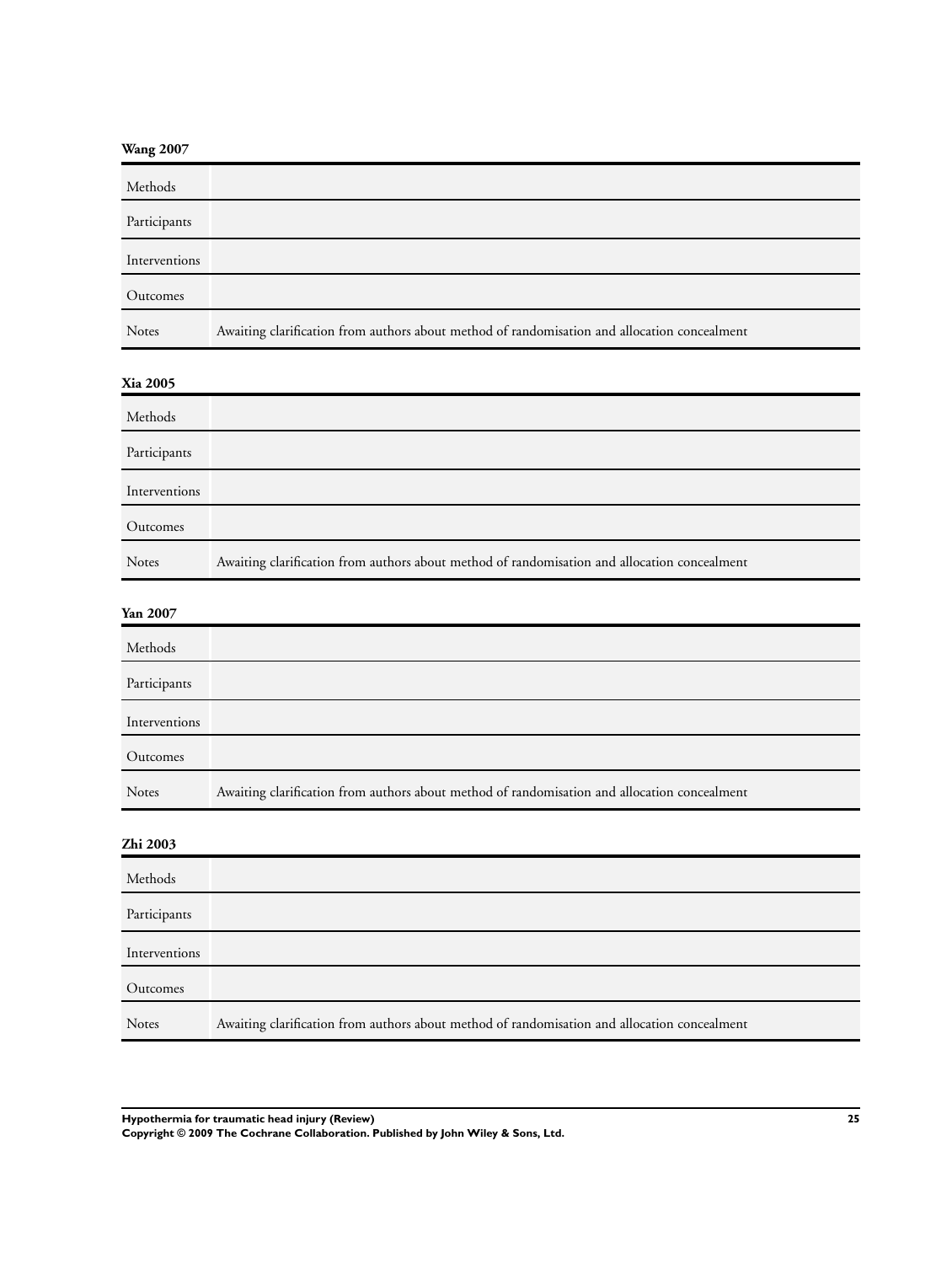## <span id="page-27-0"></span>**Characteristics of ongoing studies** *[ordered by study ID]*

## **Adelson 2007**

| Trial name or title | Pediatric traumatic brain injury consortium: hypothermia.                                                                                                                                                                                                                                                                                                                                                                                                                                                                                                                                                                                                                                                                           |
|---------------------|-------------------------------------------------------------------------------------------------------------------------------------------------------------------------------------------------------------------------------------------------------------------------------------------------------------------------------------------------------------------------------------------------------------------------------------------------------------------------------------------------------------------------------------------------------------------------------------------------------------------------------------------------------------------------------------------------------------------------------------|
| Methods             | Treatment, Randomized, Single Blind (outcome assessor), single group assignment, efficacy study                                                                                                                                                                                                                                                                                                                                                                                                                                                                                                                                                                                                                                     |
| Participants        | TBI patients under 16 years of age, with a GCS $\lt$ = 8.                                                                                                                                                                                                                                                                                                                                                                                                                                                                                                                                                                                                                                                                           |
| Interventions       | Patients in the treatment arm will be cooled to 32-33C for 48 hours and then slowly rewarmed                                                                                                                                                                                                                                                                                                                                                                                                                                                                                                                                                                                                                                        |
| Outcomes            | • To determine the effect of induced moderate hypothermia (32-33C) after severe TBI in children on<br>mortality.<br>• To determine the effect of hypothermia after severe TBI in children on global function and<br>neurocognitive outcomes in the areas of intellectual ability/development, memory and learning, and<br>behaviour.<br>• To determine the effect of hypothermia after severe TBI in children of different age ranges (<6y and 6<br>to $\langle 16y \rangle$ on mortality and 6 and 12 months functional and neurocognitive outcomes.<br>• To determine the effect of hypothermia after severe TBI in children on reducing intracranial<br>hypertension and maintaining adequate cerebral perfusion pressure (CPP). |
| Starting date       | November 2007                                                                                                                                                                                                                                                                                                                                                                                                                                                                                                                                                                                                                                                                                                                       |
| Contact information | P. David Adelson +1(412)692-6347 david.adelson@chp.edu<br>S. Danielle Brown +1(412)692-8794 brownds2@upmc.edu                                                                                                                                                                                                                                                                                                                                                                                                                                                                                                                                                                                                                       |
| Notes               | Phase III Clinical Trial.                                                                                                                                                                                                                                                                                                                                                                                                                                                                                                                                                                                                                                                                                                           |

## **Clifton 2002**

| Trial name or title | National Acute Brain Injury Study: Hypothermia II (NABISH II)                                                                                                                                                                                                                                                                                                                                                                                                                                                                                                                                                                                                                                                                                |
|---------------------|----------------------------------------------------------------------------------------------------------------------------------------------------------------------------------------------------------------------------------------------------------------------------------------------------------------------------------------------------------------------------------------------------------------------------------------------------------------------------------------------------------------------------------------------------------------------------------------------------------------------------------------------------------------------------------------------------------------------------------------------|
| Methods             | Randomized, prospective, multi-center trial. Hypothermia for 48 hours, begun within 6 hours of severe brain<br>injury                                                                                                                                                                                                                                                                                                                                                                                                                                                                                                                                                                                                                        |
| Participants        | Patients aged 16 to 45 years inclusive who have a closed head injury, present to the Emergency Department<br>with a Glasgow Coma Score between 3-8, have a body temperature (bladder or rectal) of 35 degrees Celsius<br>or less at admission, and an Abbreviated Injury Score (AIS) of 4 or less for the rest of the body                                                                                                                                                                                                                                                                                                                                                                                                                   |
| Interventions       | The patients will be randomly allocated to either the hypothermia group or the normothermia group. A<br>cooling suit will be used to cool the hypothermia patients down to a body temperature of 33 degrees Celsius.<br>This temperature of 33 degrees will be maintained in the hypothermia patients for 48 hours. After 48 hours,<br>the study nurses will gradually re-warm the hypothermia patients no faster than one degree every four hours.<br>This takes at least 16 hours sometimes longer depending upon the stability of the patient's vital signs. The<br>control group - normothermia will be allowed to re-warm gradually upon arrival to the hospital with no<br>medical intervention to raise or lower the body temperature |

**Hypothermia for traumatic head injury (Review) 26**